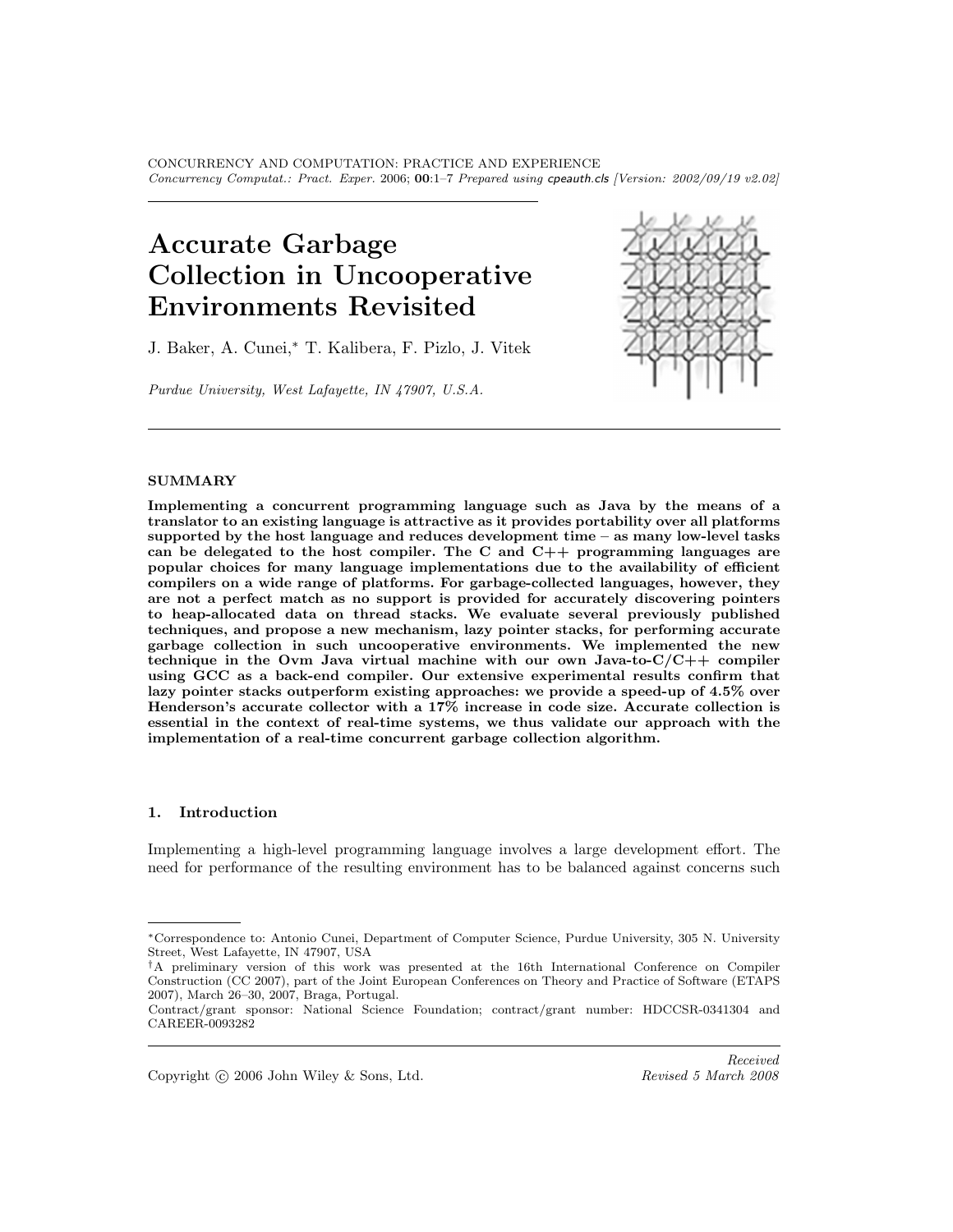

as portability and extendibility. One popular implementation technique is to use a language translator to translate the high-level code into an equivalent program in an existing, often lower-level, language, thus leveraging existing technology for part of the implementation. A time tested road is to use C or  $C_{++}$  as a form of portable assembly language, thus benefiting from C's portability and offloading many optimizations to the native compiler. However, these advantages come at a price. Some control over representation and code generation must be relinquished. One often encountered problem is that a C or  $C++$  compiler such as GCC [20] will not provide support for automatic memory reclamation. It is up to the language implementor to bridge the semantic gap between the features of the high-level language and what is available in the low-level language. In the case of garbage collection, implementors end up programming around the back-end compiler to enable automatic memory reclamation.

The most straightforward solution to this particular problem is to use a conservative garbage collection algorithm. A garbage collector reclaims objects that have become unreachable. While it is desirable to reclaim garbage promptly, it is always sound for a collector to over-estimate the set of reachable objects. Conservative algorithms avoid the need for cooperation from their environment by treating some numeric values as pointers. In particular, they traverse the call stack conservatively, treating every value that could possibly be a pointer as a pointer to dynamically allocated data. This may result in suboptimal memory usage as some memory that does not contain live data may be retained, but there is a guarantee that memory that is freed is actually unreachable. There exist excellent off-the-shelf conservative collectors such as [13, 12] that can be used with very little implementation effort.

This paper looks at how to support accurate garbage collection, in which all pointers can be correctly identified in an uncooperative environment. Our ultimate goal is to provide the necessary support for the implementation of a variety of concurrent garbage collection algorithms for a high-performance implementation of the Java programming language. Before embarking on any non-trivial implementation exercise, one should first get a clear picture of the tradeoffs involved. In the present case, why is conservative collection not good enough? If our main worry is portability and ease of development, a conservative collector is ideal as it imposes no burden on the high-level language implementor and usually performs well. But the choice between accurate and conservative collection has far-reaching consequences. Conservative collectors may encounter pathological cases in which they may fail to free any memory because of a non-pointer word that happens to look like a pointer to a dead object. Features such as memory defragmentation require moving objects from one memory address to another. To do this, the collector must be able to update all pointers to an object. In a conservative setting, the collector may not be sure that a location holds a pointer or just a sequence of bits that looks like one. Opportunities for moving objects are thus reduced to parts of the memory that can be treated accurately. One application domain where accurate garbage collection is essential is that of real-time systems. Real-time systems that make use of a garbage collector must ensure that all application deadlines are met even in the presence of pauses introduced by a concurrent garbage collection thread. For this, the garbage collector has to be predictable – a trait not found in conservative collectors. There will always be a worst case scenario in which a conservative collector is either not able to reclaim as much memory as it should, or experiences a slowdown because it has to traverse additional memory ranges due to an unlucky value in some local variable.

Prepared using cpeauth.cls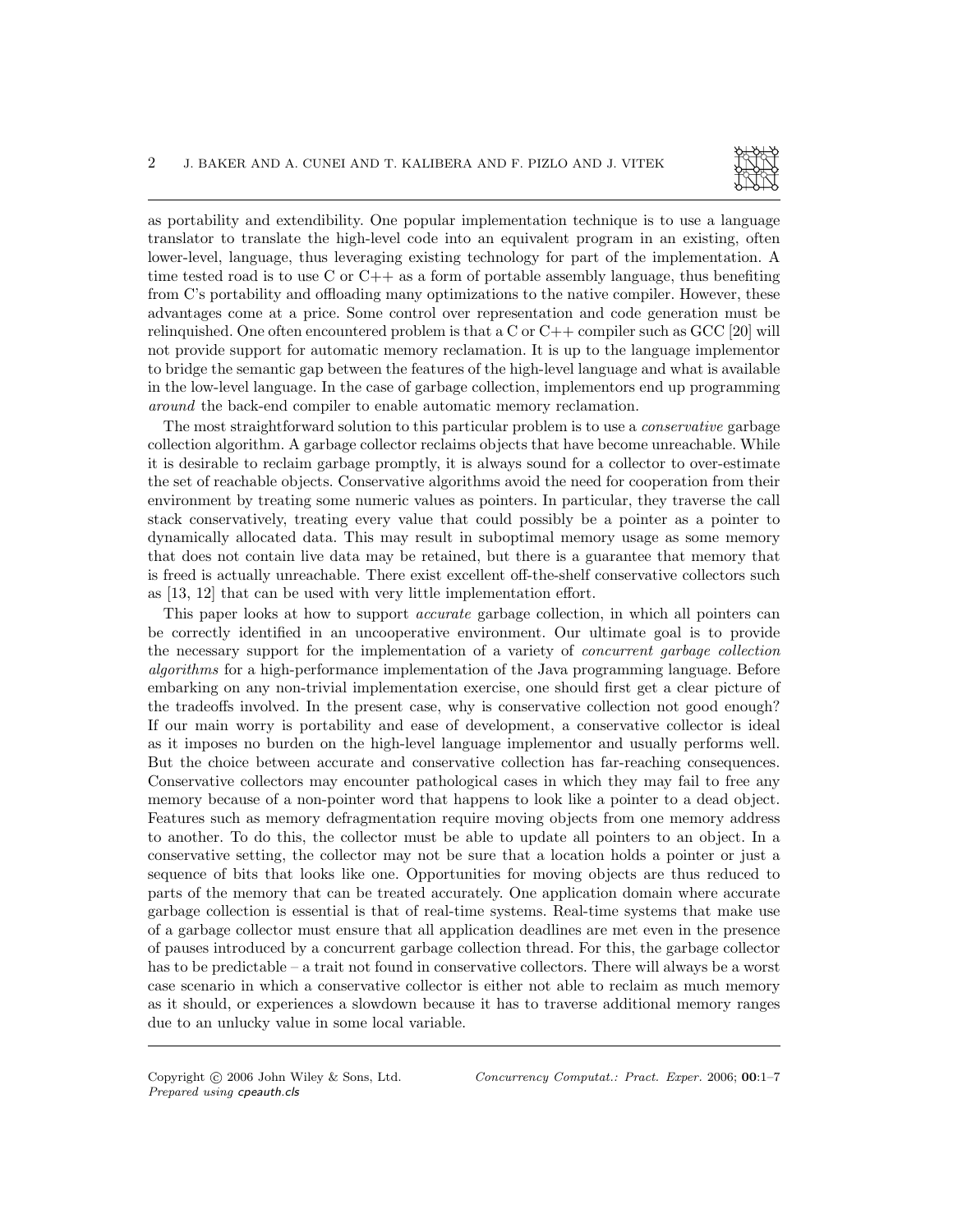

This paper looks at how to support accurate garbage collection, in which all pointers can be correctly identified in an uncooperative environment. Although our work environment is Java, a high-level, multi-threaded, object-oriented language, the discussion generalizes to other highlevel language translators. We evaluate several approaches to generating idiomatic  $C/C++$ code that maintains enough information to allow a garbage collector to accurately find and replace pointers. Our goal is to minimize the overheads, bringing the performance of our accurate configuration as close as possible to that of our conservative configuration. The work is being done in the context of the Ovm virtual machine framework. We offer the following contributions:

- Lazy pointer stacks: We present a class of new techniques for maintaining accurate information on the call stack of any thread in the system. It promises lower overheads than previous work because the information is only materialized when needed, leaving the native compiler free to perform more optimizations.
- Thunked stack walking: We propose an efficient technique for saving and restoring the pointers on a call stack, which improves performance of lazy pointer stacks using call stack manipulation. The technique can use the  $C++$  exception handling mechanism, but can also be efficiently implemented without it. Thus, our technique is applicable to translators that target C as well as C++.
- Implementation: We implemented our technique in the Ovm framework and observed that there was some space for a performance improvement, which we achieved by making a number of changes to our bytecode to  $C/C++$  compiler. We report on our implementation and describe and motivate the compiler optimizations that were added.
- **Validation:** We compare our technique against an efficient conservative collector and two previously published techniques for accurate collection. The results suggest that our approach incurs less overhead than other techniques. To further validate our work, we report on the implementation of a concurrent real-time garbage collector within Ovm using lazy pointer stacks to obtain accurate stack roots.

The remainder of this paper is structured as follows. Section 2 gives an overview of the Ovm virtual machine. In Section 3 we describe existing techniques for accurate stack scanning in uncooperative environments. In Section 4 we introduce our lazy pointer stack approach. Section 5 discusses compiler optimizations. The experimental evaluation is found in Section 7. Our real-time garbage collector, which uses accurate stack scanning, is described in Section 8. Section 9 discusses related work. Finally, Section 10 summarizes our conclusions.

# 2. The Ovm Virtual Machine

Ovm is a framework for building virtual machines with different features. An Ovm configuration determines a set of features to be integrated into an executable image. While Ovm supports many configurations, one of the project's topmost goals was to deliver an implementation of the Real-time Specification for Java running at an acceptable level of performance [8]. This section discusses the two most important aspects of the real-time configuration of Ovm with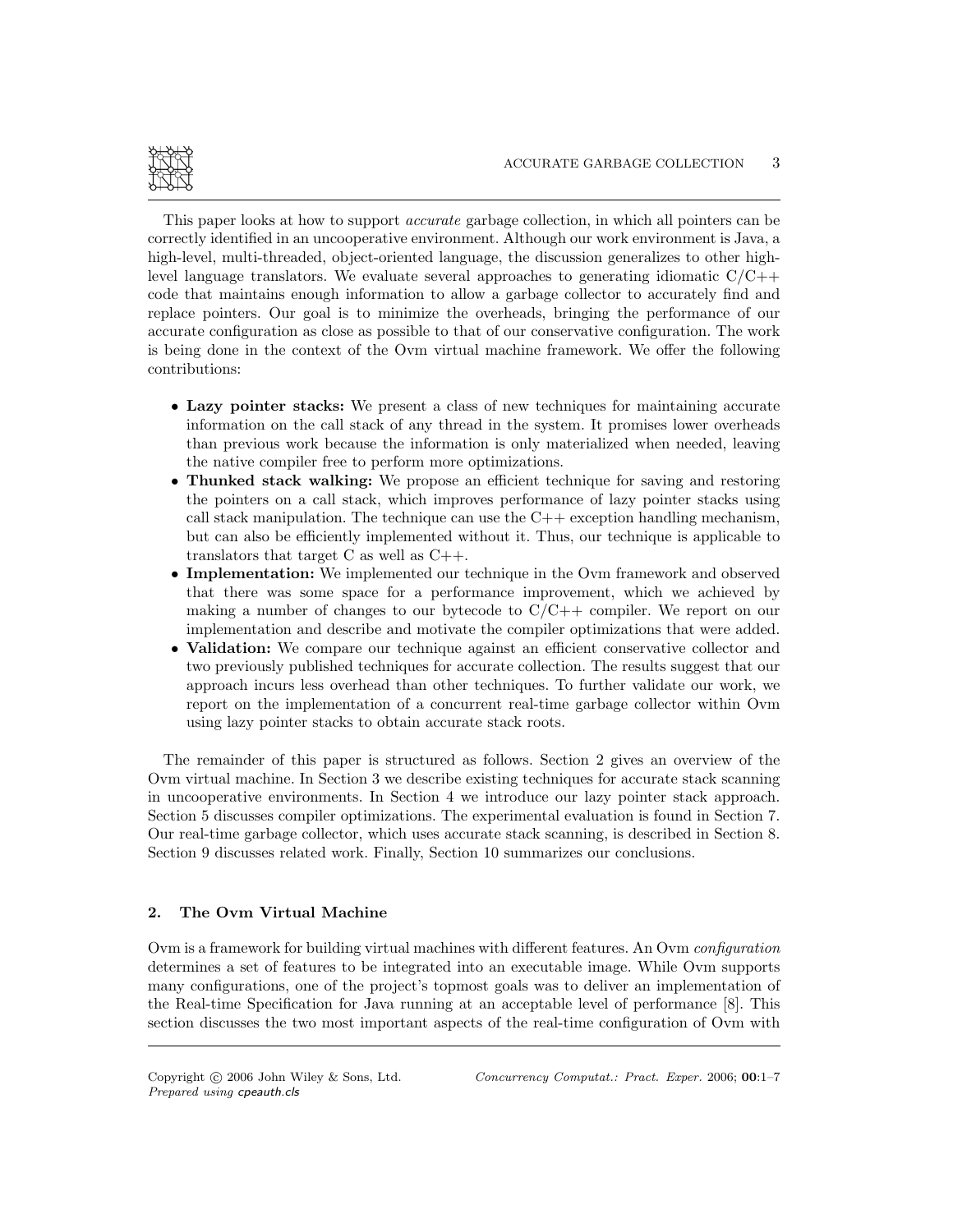

respect to our implementation of the collection algorithms described in this paper. The reader is referred to [25, 8, 18] for further descriptions of the framework.

# 2.1. The J2c Translator

The Real-time Ovm configuration relies on ahead-of-time compilation to generate an executable image that can be loaded in an embedded device (such as the UAV application discussed in [8]). The Ovm ahead-of-time compiler called j2c performs whole-program analysis over the user code as well as the Ovm source (the virtual machine framework consists of approximately 250 000 lines of Java code). J2c translates the entire application and virtual machine code into C or  $C_{++}$  which is then processed by the GCC compiler. It should be noted that while we focus on j2c results, the techniques presented in this paper do not require whole-program optimizations.

# 2.2. Threading subsystem

The version of Ovm used in this work targets uniprocessors and implements threading at the user level† . Multiple Java threads are mapped onto one operating system thread. Threads are implemented by contexts which are scheduled and preempted under VM control. Asynchronous event processing, such as timer interrupts and I/O completion is implemented by the means of compiler-inserted poll checks. A poll check is simply a function call guarded by a branch on the value of a global variable:

```
if (pollWord == 0) {
   handleEvents();
}
```
For typical programs poll checks need only be inserted on back-branches – since we do not support tail call optimization and call stack heights are bounded, it is not mandatory to insert poll checks upon method entry. Two concerns arise with the use of poll checks. First, the execution of poll checks, as well as compiler optimizations impeded by their presence, will tend to slow the program down. Second, an incoming event cannot be handled until a poll check is executed. Put another way, we do not wish for the overhead of poll checks to be too great while minimizing the effect on event handling latency caused by placing poll checks too sparsely. It turns out that our current poll check insertion strategy leads to less than 2.5% overhead. Further, studies we have done with a real-time application show that the latency between the arrival of an event and the execution of a poll check tends to be under  $6\mu s$ . Additionally, Ovm provides a compile-time option for increasing the frequency of poll checks – for example, the insertion of poll checks at method prologues can be easily enabled and results in only a modest amount of additional overhead.

<sup>†</sup>We also have a native-threaded multiprocessor version of Ovm, however we have not performed the experiments found herein on that version.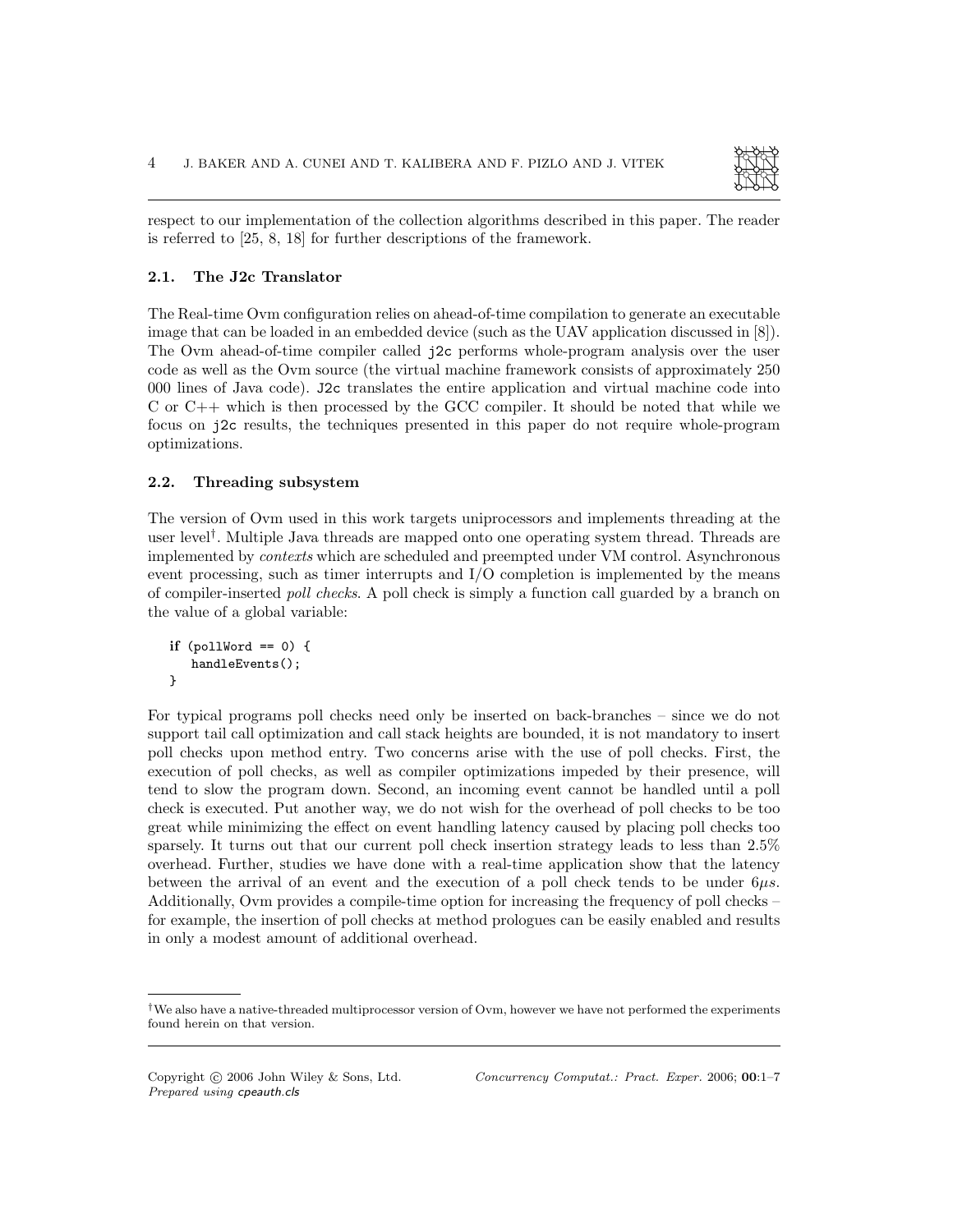

Our approach to poll checks is typical of virtual machines that perform user-level scheduling. Notably, Jikes RVM uses poll checks that compare a processor-local value against zero in prologues, epilogues, and back branches [1]. Our approach differs from virtual machines that only require garbage collection safe points  $-$  a garbage collection "safe point" triggers when a collection is needed, whereas a "poll check" also triggers whenever a scheduling decision is requested, or in the case of Jikes RVM, whenever profiling or on-stack-replacement are needed. Since systems that only require garbage collection safe points see these points trigger much more rarely, they typically use alternate implementation strategies – often based on page poisoning – that are faster in the untriggered case but much slower in the triggered case. A detailed description of Ovm's poll checks and a study of their performance appeared in [8].

We leverage poll checks in our implementation of memory management. The garbage collector can only run if all threads are blocked either at a poll check, calling the memory allocator or invoking a scheduler operation. This makes for a simple definition of safe points: in Ovm the only safe points are poll checks and certain Java method calls.

# 3. Previous Work: Explicit Pointer Stacks & Henderson's Linked Frames

It is often possible to assume that heap-allocated data structures have accurate typedescriptors, and that information can be used by the garbage collector. Determining the location of pointers in the stack, however, is less easy. While the native compiler knows which locations in the call stacks contain pointers and which do not, this knowledge is normally lost once the executable has been produced. We found two previously used techniques for accurately scanning call stacks. The simpler of the two uses an explicit stack of live pointers. The other technique, presented by Henderson [21], involves building a linked list of frames that contain pointers. This section describes both techniques in detail.

# 3.1. Explicit Pointer Stacks

While a compiler is free to lay out local variables however it wants, it has less freedom when dealing with objects in the heap. When generating C code, a translator can choose to emit code that will store all pointers in an array that is at a known location and has a fixed layout. We call this array an *explicit pointer stack*. Consider Fig.  $1(a)$ , where a function allocates an object, stores a pointer to it in a local variable, and then calls a second function passing the pointer as an argument. Fig. 1(b) illustrates the same function using an explicit pointer stack. The code uses a global pointer to the topmost element of the stack, PtrStackTop. The prologue of the function increments the stack top by the number of pointer variables used in the function (one in this case), and the epilogue decrements it by an equal quantity. References are then stored in the reserved stack slots.

# 3.2. Henderson's Linked Frames

Henderson proposed a different approach that allows pointers to be stored on the stack, taking advantage of the fact that the address of a C local variable may either be passed to another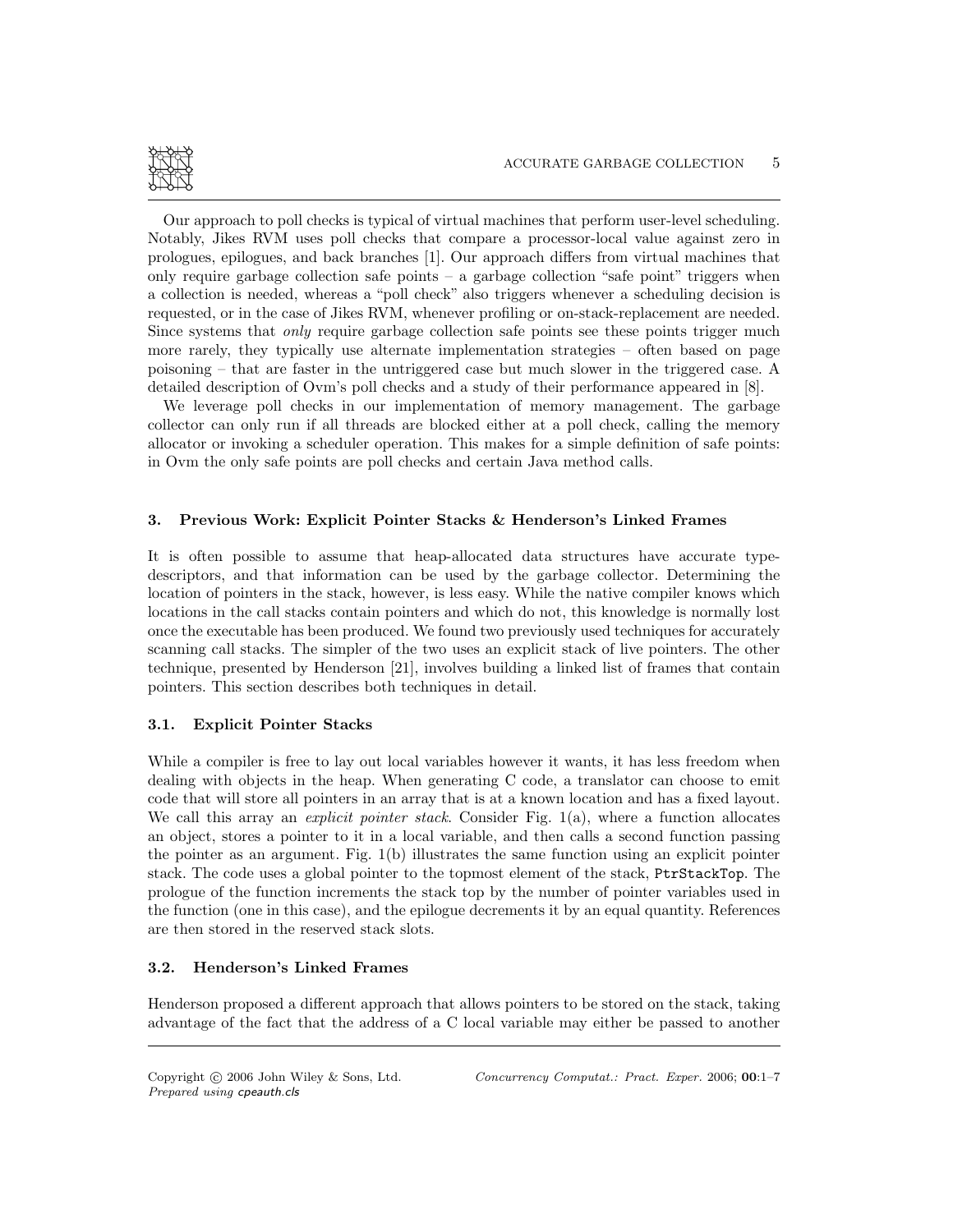

```
void Foo(void) {
   void *ptr = AllocObject();
   Bar(ptr);
   ...
}
      (a) Generated C code
static void **PtrStackTop;
void Foo(void) {
   // allocate stack slot for the pointer
   PtrStackTop++;
   PtrStackTop[-1] = AllocObject();
   Bar(PtrStackTop[-1]);
   ...
   // relinquish stack slot
   PtrStackTop--;
}
        (b) Explicit pointer stack
                                           struct PtrFrame {
                                               PtrFrame *next;
                                               unsigned len;
                                            }
                                           static PtrFrame *PtrTop;
                                            void Foo(void) {
                                               // describe this frame
                                               struct Frame: PtrFrame {
                                                  void *ptr;
                                               }
                                               Frame f;
                                               f.len = 1;
                                               f.next = PtrTop;
                                               PtrTop = &f;
                                               f.ptr = AllocObject();
                                               Bar(f.ptr);
                                               ...
                                               // pop the stack
                                               PtrTop = f.next;
                                           }
                                               (c) Henderson's linked lists
```
Figure 1. Example of previous techniques for accurate stack traversal. In (a), we see the original code. In (b) and (c) we see the same code converted to use explicit pointer stacks and Henderson's linked frames.

function or stored in the heap. A native compiler handles these variables specially, ensuring that changes made through these external references are visible locally. Fig.  $1(c)$  illustrates Henderson's technique. The PtrFrame data structure is used to build a linked list of frames that hold live pointers. The translator emits a function prologue that declares a frame with sufficient space to hold all the pointers (just one in our example). The frame is placed into a linked list that can be subsequently traversed by the garbage collector.

Both techniques pin local variables into specific memory location that cannot easily be optimized by the compiler. In the absence of good alias analysis, any write to a pointer variable will invalidate previous reads of all other pointer variables. Hence, the effectiveness of optimizations such as register allocation is limited, as pointers can not be moved around or stored in registers. These approaches thus have both direct and indirect performance impact. We will next look at alternative implementation techniques that reduce that costs of keeping accurate information about the location of pointers on the stack.

Prepared using cpeauth.cls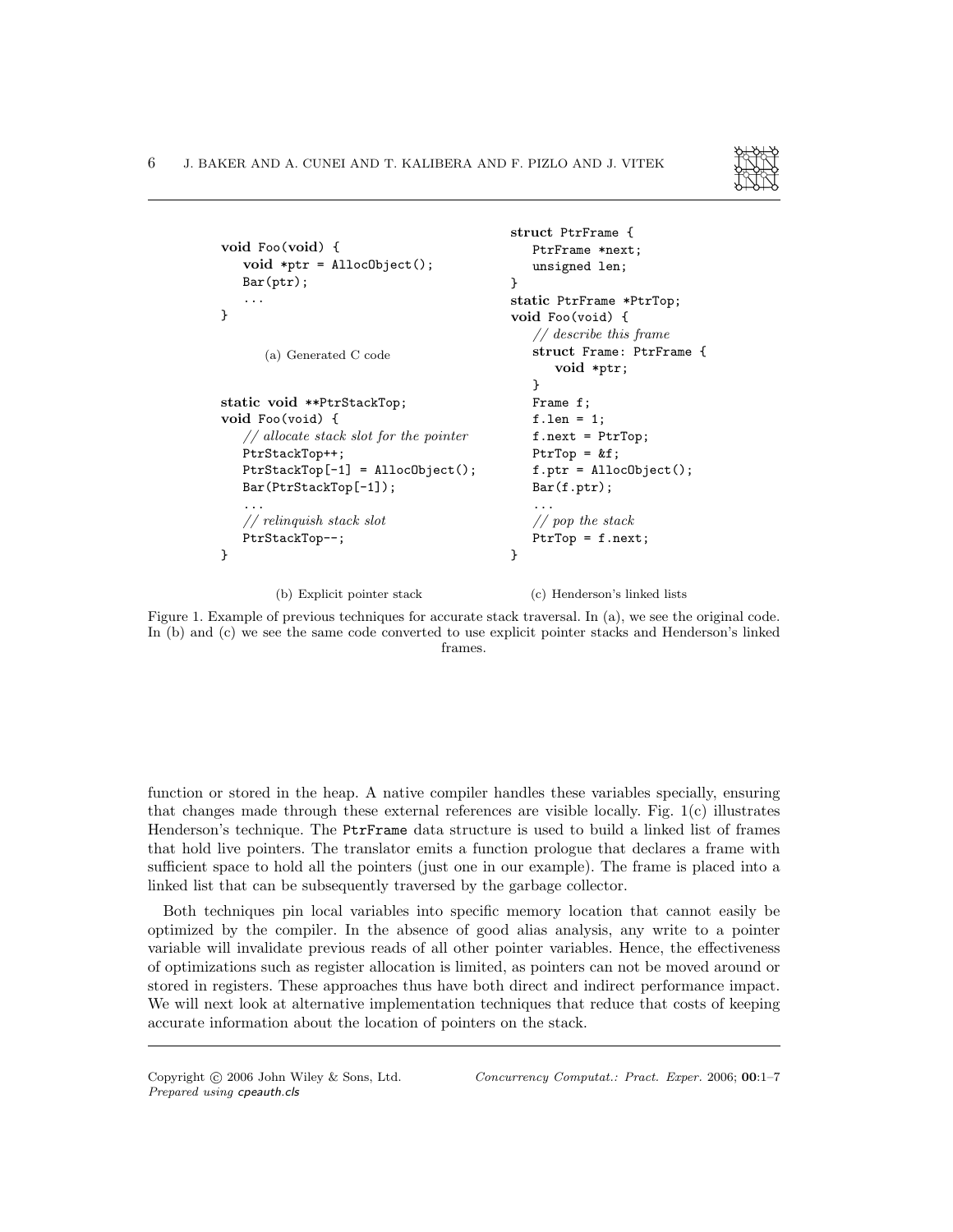

```
void Foo(void) {
   void *ptr = AllocObject();
   Bar(ptr);
   if (save()) {
      lazyPointerStack->pushFrame(1);
      lazyPointerStack->pushPtr(ptr);
      return;
   }
   ...
}
```
Figure 2. Lazy pointer stack construction: generated code for function Foo from Fig. 1(a).

#### 4. Accuracy with Lazy Pointer Stacks

The key to accurately obtaining references in the call stack is to force the compiler to place references in specific locations, which the approaches above do by segregating references to an explicit pointer stack, or in Henderson's case, to a linked frame structure. Both approaches are eager in the sense that the data structures describing live pointers are always up-to-date. In our work we investigate techniques that construct the equivalent of a pointer stack on demand. We refer to this approach as *lazy pointer stacks*. The expected advantages of laziness are that accesses to references are direct and that the native compiler will have more opportunities for optimization; in particular, to allocate references in registers.

The goal of a lazy pointer stack algorithm is to produce at any GC safe point a list of all references on the call stack of a given thread. For simplicity, we assume that safe points are associated to call sites‡ . Other granularities are possible, but increasing the frequency of safe points is bound to diminish optimization opportunities and increase overheads of the lazy approach. The eager approaches mentioned in the previous section take the extreme view that every instruction is a safe point.

For every safe point, the translator has a set of reference variables that may be live. Each safe point is followed by a guarded sequence that saves all the live references and simply returns, as in Fig. 2. When a stack needs to be scanned, we arrange for the guard to evaluate to true and return from the topmost frame. The call stack then unwinds, saving all the references in the process. Once all pointers are saved to the lazy stack, the GC can use this data to work accurately.

After unwinding the stack, we restore the thread to its initial state; specifically we restore the C call stack and the register file. If we are unwinding a thread we just context-switched to,

Prepared using cpeauth.cls

<sup>&</sup>lt;sup>‡</sup>This is de facto the case in Ovm. GC can only be triggered by a call to the memory allocator. By definition, all other threads are blocked in calls to the event processing method that follows a successful poll check.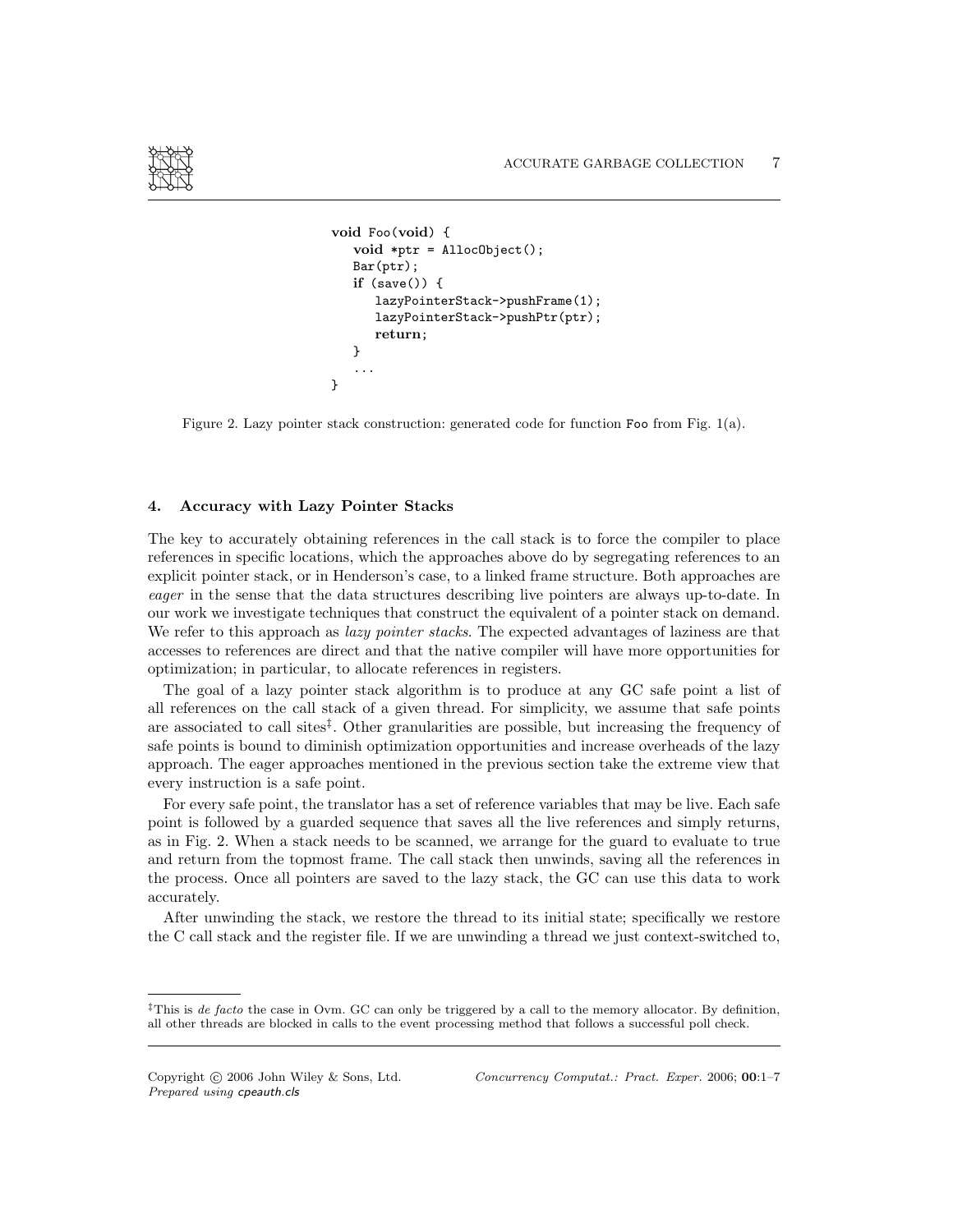



(c) Stack is unwound, but we still have a copy. (d) Restore the stack with a second copy, use context switch to restore registers. Thread is now back to where it was in (a).

Figure 3. Example of stack unwinding and restoration.

```
void *stackBase; // we save the base of the stack when bootstrapping a thread
void *stackCur = GetSP(); // GetSP is a platform-specific function for getting the stack pointer
void *backupStack = malloc(stackBase - stackCur); // code for saving the stack
memcpy(backupStack, stackCur, stackBase - stackCur);
memcpy(stackCur, backupStack, stackBase - stackCur); // code for restoring the stack
free(backupStack);
```
Figure 4. Code to save and restore the call stack stack, assuming downward stack growth. Note that if we save the stack and then execute the stack unwinding procedure, we can use a combination of a context switch and the restore code above to return to the thread its original state .

```
class LazyPointerStack {
public:
  LazyPointerStack(unsigned maxHeight);
  void pushFrame(unsigned N); // start a new frame with N pointersvoid pushPtr(void *ptr); // push pointer into framevoid *popPtr(); \frac{1}{2} / pop pointer from top-most frame
  void popFrame(); // pop a frame; can be used to skip entire frame}
```
extern LazyPointerStack \*lazyPointerStack; // pointer to lazy pointer stack for current thread



Prepared using cpeauth.cls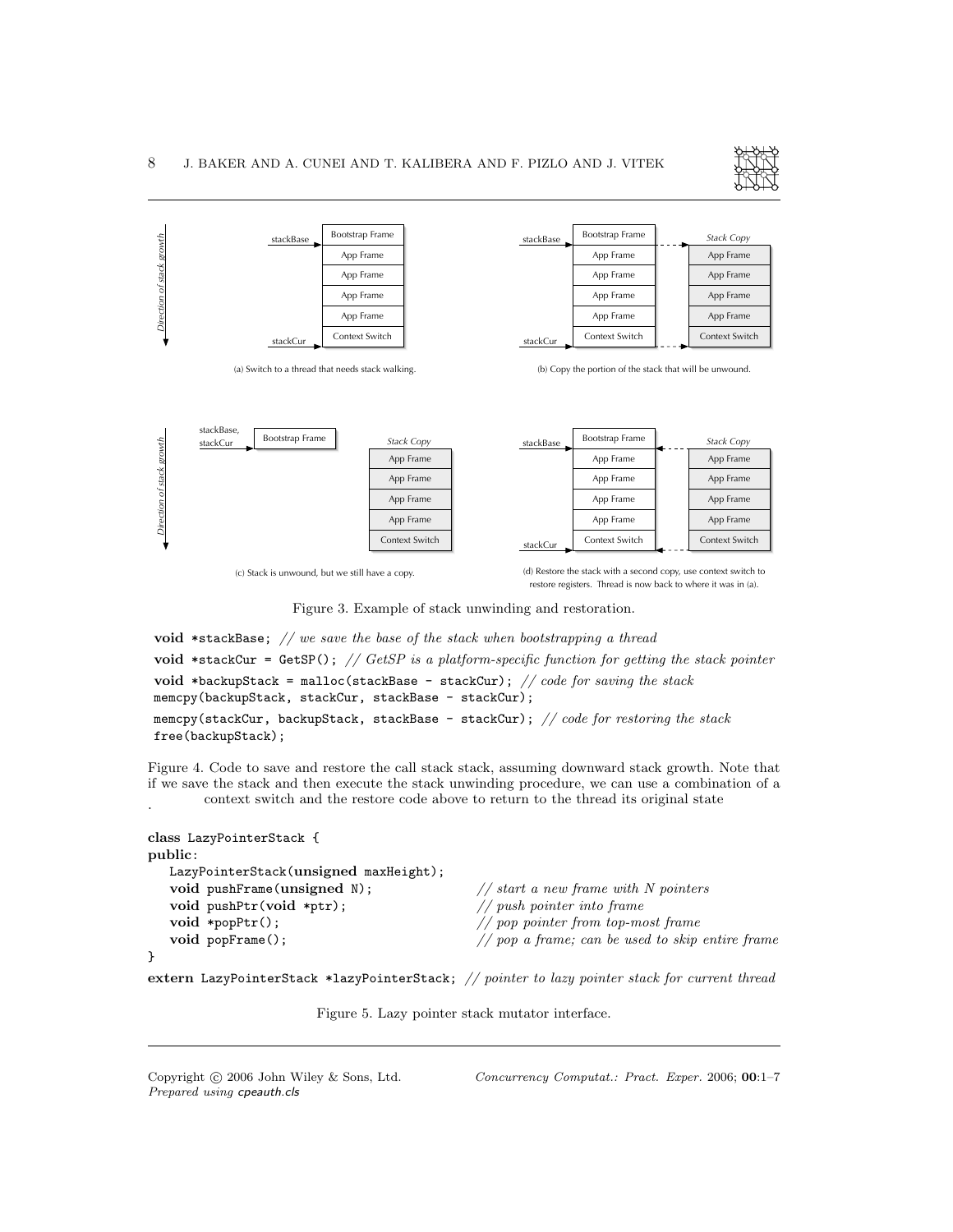

we already have a copy of the register file, otherwise, we save it using  $\texttt{setjmp}^\S.$  This procedure is justified by the fact that the C call stack is always a contiguous block of memory; provided we know the direction of growth, the base of the stack, and the current stack pointer, we can make a bit-for-bit copy of the stack before the unwind operation, and subsequently restore it with a further copy operation. The procedure is illustrated in Fig. 3. Notice that, in Fig.  $3(d)$ , the context saved on the top of the stack, which typically includes the frame pointer and local variables, is also restored. This allows the thread to continue executing normally after garbage collection. The restore operation must be executed on an alternate stack. This can be accomplished in a number of ways. For example, POSIX provides an alternate stack for signal handlers. Switching to this stack can be accomplished with a raise operation. Alternatively, if user-level threads are already implemented, it is possible to simply restore one thread's stack from another thread's context. Fig. 4 shows code for saving and restoring the C call stack in systems where the stack grows down. We provide a lazy pointer stack interface for use by the mutator in Fig. 5. The collector has a separate interface for scanning the pointer stack and replacing pointers in it.

Putting all of this together, the sequence of steps to discover all pointers on a thread's call stack is the following: (a) copy the thread's stack, and if this is the thread that triggered GC, the thread's context; (b) set the guard to true; (c) switch to the thread; (d) as the stack unwinds, pointers are pushed on the GC's stack; (e) at the bottom of the stack, proceed with stack restoration.

The procedure we just described allows the collector to build up a pointer stack for each thread. It is less restrictive than eager approaches: the compiler is free to choose the location of pointer-valued locals because they are explicitly copied to the heap when and if needed. This simple strategy is all that is needed if the garbage collector does not move objects. Supporting a moving collector, however, requires the ability to update the pointers contained in local variables.

Updating the pointers held in local variables, which might have been modified by the garbage collector, can also be done lazily. After collection, when each thread resumes execution, we cause each frame to perform pointer restoration as control returns to it. As the garbage collector runs, the pointers stored in the lazy pointer stack structure are used and modified. When the collector yields back to the application threads, the pointers are automatically restored from the pointer stack, frame by frame. The restoration logic has two key aspects. First, restoration must only be started the first time we return to a frame after a collection, which may happen immediately after the collection, or later. Second, a thread may return to a frame after multiple collections have occurred. This complicates the stack unwinding procedure. If at the time of a stack scanning request it is found that a frame has not been active since before a previous garbage collection, then the pointers in that frame are no longer valid, and the collector should not use that frame's pointers as roots but rather reuse the pointers in its lazy pointer stack. A frame is said to be stale if it contains references to objects that were not updated after a

<sup>§</sup>As the content of setjmp buffer is platform dependent, this code is also platform dependent. On some platforms, setjmp does not save all needed registers, and thus we complement it by a few lines of inline assembly. A similar effect could be accomplished by using POSIX get/setcontext functions.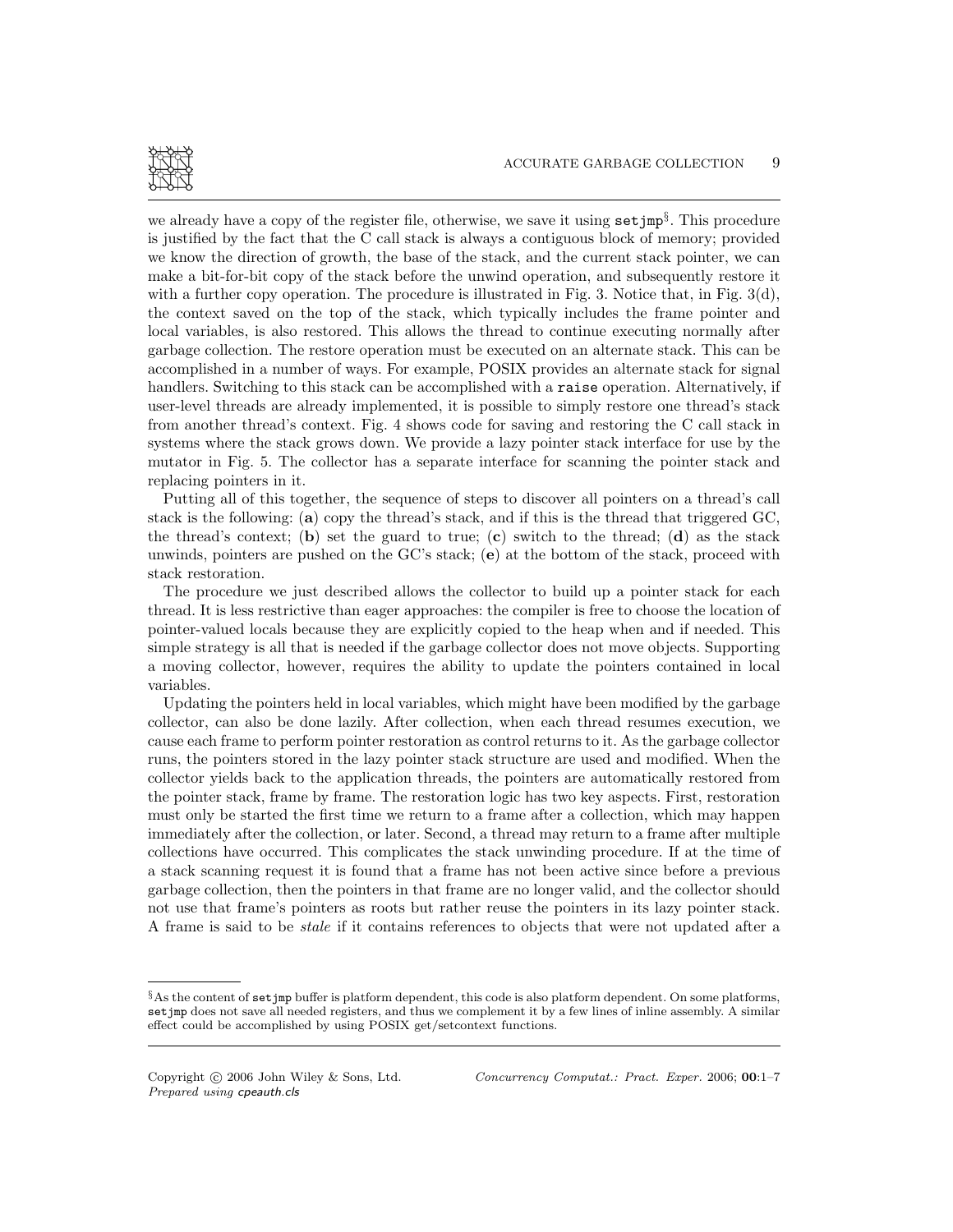

collection (these references are stale if the objects were moved). We see that for each thread's call stack, there is a frontier between stale and clean frames. For stale frames, the lazy pointer stack has correct pointers. For clean frames, the lazy pointer stack has no information.

We developed two original solutions allowing pointer restoration: *counted* and *thunked* lazy pointer stacks.

# 4.1. Counted Lazy Pointer Stacks

In counted lazy pointer stacks, we keep track of the frontier between stale frames and clean frames with two counters: entered, the number of frames the thread entered, and stale, the number of stale frames on the thread's call stack. Fig. 6 shows a slightly simplified view of the output of the translator. entered is updated and read exclusively by the thread whose stack is scanned. It is incremented before each call and decremented after it. After garbage collection, before a thread regains control, entered equals stale. At that time, the lazy pointer stack contains an up-to-date version of all pointers in the thread's call stack. Until the next garbage collection, the size of the lazy pointer stack is equal to stale. stale  $\leq$  entered must hold, except for immediately after a function return, when stale  $>$  entered signals a special situation.

```
void *ptr1, ..., *ptrn; // pointers in locals
entered++;
functionCall();
entered--;
if (entered < stale) {
   if (HIGHEST_BIT_SET(stale)) { // stack scanning
      if (entered < CLEAR_HIGHEST_ORDER_BIT(stale)) {
         stop stack scanning, unwind and return to gc;
      } else {
         lazyPointerStack->pushFrame(nptrs);
         lazyPointerStack->pushPtr(ptr1);
         . . .
         lazyPointerStack->pushPtr(ptrn);
         return;
      }
  } else { // pointer restoration
      ptrn = lazyPointerStack->popPtr();
      . . .
      ptr1 = lazyPointerStack->popPtr();
      lazyPointerStack->popFrame();
      stale--;
  }
}
```
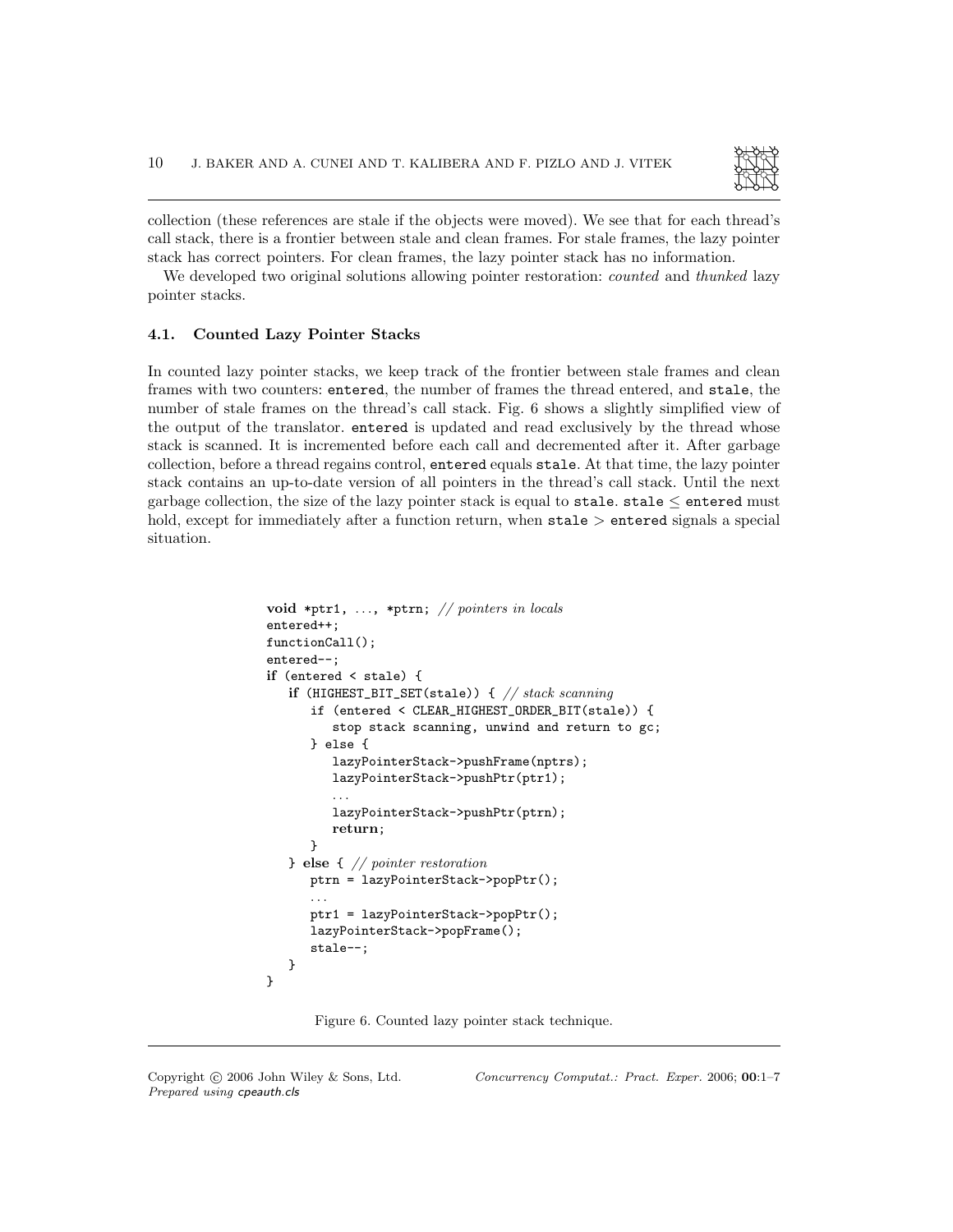

```
unsigned savedEntered = entered;
void *ptr1, ..., *ptrn; // pointers in locals
. . .
try {
   . . .
} catch (const ApplicationException&) {
   // restore counts
   entered = savedEntered;
   while (entered < stale-1) { // ignore pointers in frame
      lazyPointerStack->popFrame();
      stale--;
   }
   if (entered < stale) {
      ptr1 = lazyPointerStack->popPtr();
      . . .
      ptrn = lazyPointerStack->popPtr();
      lazyPointerStack->popFrame();
      stale--;
   } // handle application exception
   . . .
}
```
Figure 7. Compiling try blocks to restore the pointer frame counts.

Upon a normal return, entered can become smaller than stale by one. This is the signal that the frame being returned into is stale and its pointers must be updated. Once done, stale can be decremented.

Upon an exceptional return, stale may be larger than entered by more than one. In this case, the stale frames belonging to frames bypassed by the exceptional return are discarded. Fig. 7 shows the compilation of exceptions. In addition, maintaining correct value of entered requires entered to be copied to a thread's frame local variable prior a function call that may return by an exception.

When garbage collection is needed, the collector requests stack scanning by setting the highest-order bit of stale, making it definitely larger than entered. stale is then constant throughout the whole process of stack scanning of a single thread, and except for its highestorder bit it still contains the number of stale frames on the thread's call stack. After updating stale, the garbage collector initiates scanning by passing control to the thread. The technique of signaling stack scanning using the highest-order bit of stale reduces the number of tests that have to be made after each function return in case the current frame is clean, and thus there is nothing special to be done – neither stack scanning, nor pointer restoration. After a thread regains control and decrements entered, if stale  $\leq$  entered, there is nothing special to be done.

The stack scanning is distinguished from pointer restoration by checking the highest-order bit of stale. In stack scanning, the logic for finding out if the current thread's frame is stale, is

Prepared using cpeauth.cls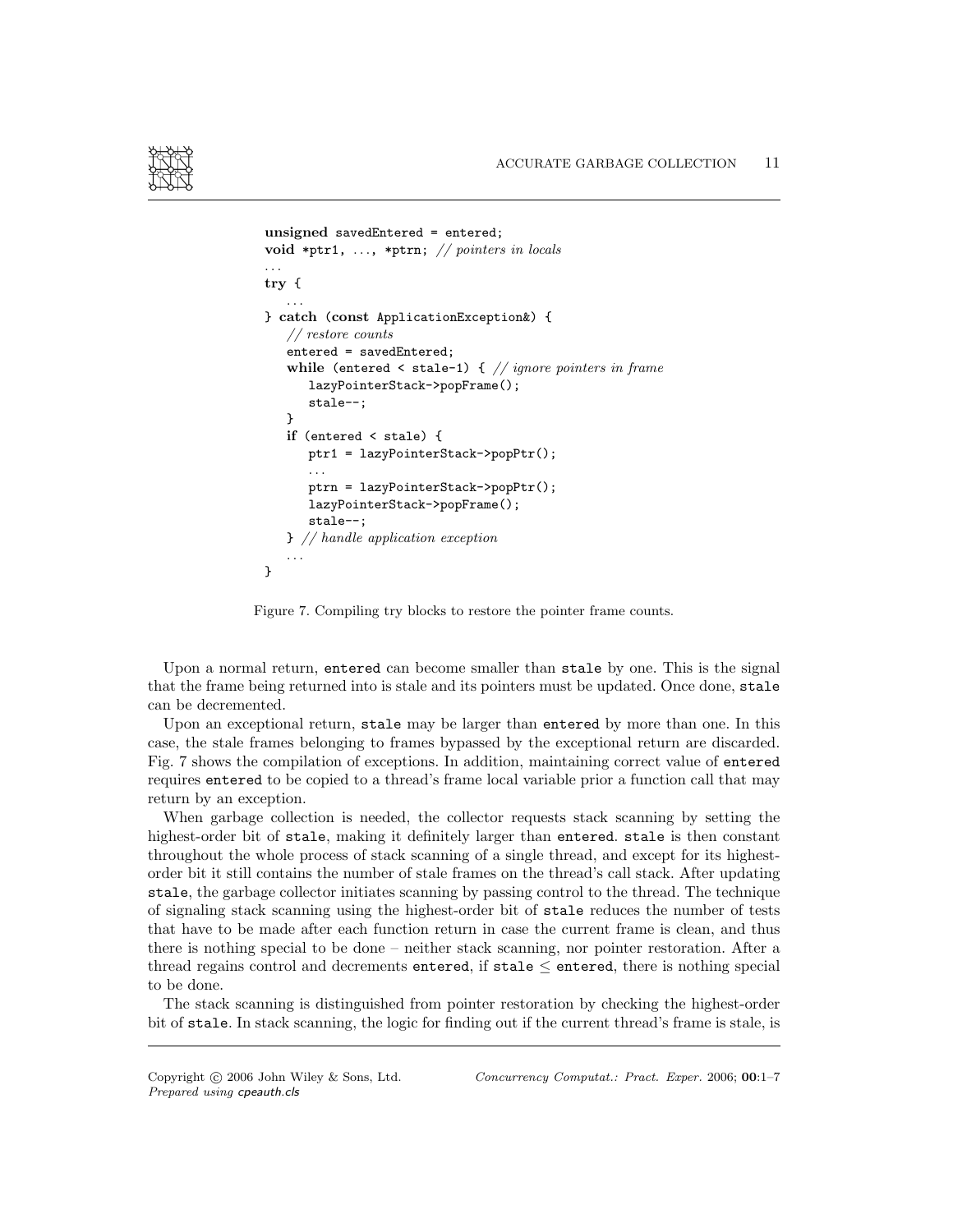



Figure 8. Example of lazy pointer stacks with pointer restoration.

the same as in pointer restoration – when entered < CLEAR\_HIGHEST\_ORDER\_BIT(stale), the frame is stale. When the frame is stale, it means that the lazy pointer stack already contains up-to-date pointers, and thus stack scanning of the thread finishes, returning control to GC. If the frame is clean, pointers are saved on the lazy pointer stack and stack scanning continues by returning to a previous frame on the thread's call stack.

We illustrate the algorithm on an example shown in Fig. 8. The program is composed of four methods  $M, A, B, C$ , and  $G$ , which is the invocation of the memory allocator which triggers garbage collection. We denote a stale frame using bold face.

- (a)  $[M]$  The main function.
- (b)  $[M \rightarrow A \rightarrow B]$  M calls A, which then calls B.
- (c)  $[M \rightarrow A \rightarrow B \rightarrow G]$  B requests memory and triggers a collection.
- (d)  $[M \rightarrow A \rightarrow B \rightarrow G]$  The stack is scanned and restored.
- (e)  $[M \rightarrow A \rightarrow B \rightarrow G]$  The garbage collector runs, potentially moving objects referenced from the stack. All frames below that of the garbage collector are now stale as they contain pointers to the old locations of objects.
- (f)  $[M \rightarrow A \rightarrow B]$  We return to a stale frame, B, and must restore pointers.
- (g)  $[M \rightarrow A \rightarrow B]$  Execution proceeds in a clean frame.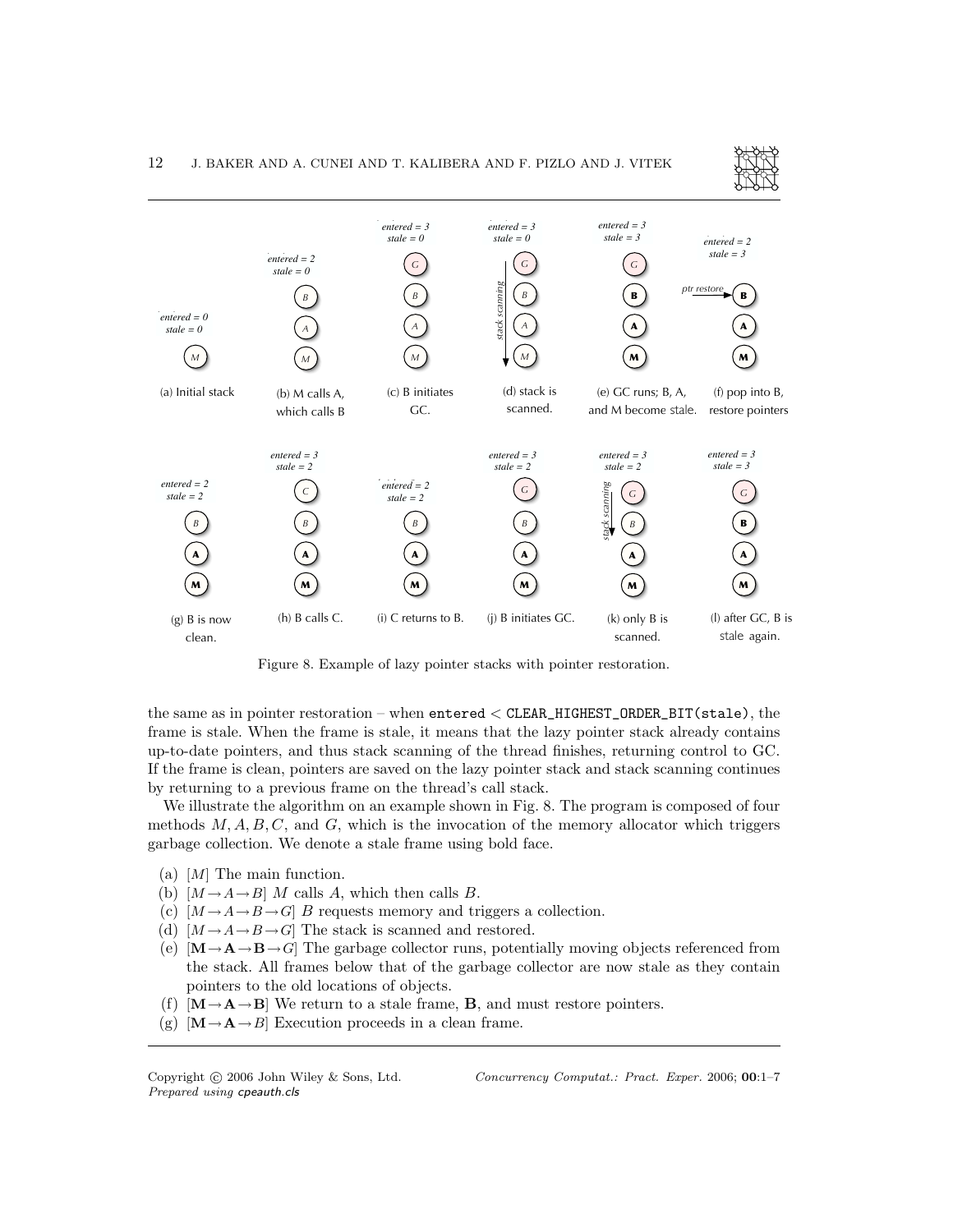- (h)  $[M \rightarrow A \rightarrow B \rightarrow C]$  Call into C.
- (i)  $[M \rightarrow A \rightarrow B]$  Return to B. Because it is clean, we do not restore pointers.
- (j)  $[M \rightarrow A \rightarrow B \rightarrow G]$  B triggers another collection.
- (k)  $[M \rightarrow A \rightarrow B \rightarrow G]$  The stack is scanned only as far as B, since frames below it contain contain old, now invalid, pointers.

This gives us a complete system, with all the features necessary to accurately scan the stack and find pointers. However, this solution has overheads. It is necessary to execute code which maintains a stack height counter before and after each function call, even when no garbage collection is requested nor any exceptions are being thrown. As we will see, this approach does not outperform previous approaches.

# 4.2. Thunked Lazy Pointer Stacks

The expensive counting operations performed on function calls can be avoided by keeping information on stale/clean frames on the call stack itself. We propose to mark each stale frame by modifying the return address of the preceding frame to execute an additional code fragment (called a thunk) prior to returning to the stale frame. It is the thunk's job to restore pointers from the lazy stack. The original return addresses to the stale frames can be stored on the lazy stack, as it already contains an entry for each stale frame.

Fig. 9 illustrates the approach. We see a call where all return PCs have been set to refer to a thunk. The thunk is run when a function completes by either returning or throwing an application exception. It will save the return value or exception, restore the original return PC stored on the lazy stack, and throw a special exception (of type StackScanException). It is this exception that will trigger the pointer restoration code in the caller frame. A thunk can also be run during unwinding, when the garbage collector is trying to walk the stack. In this case, the thunk will simply stop the unwinding because the pointers held in older frames have potentially been outdated by earlier garbage collection (the up-to-date values of these pointers



Figure 9. Thunked call stacks.

Prepared using cpeauth.cls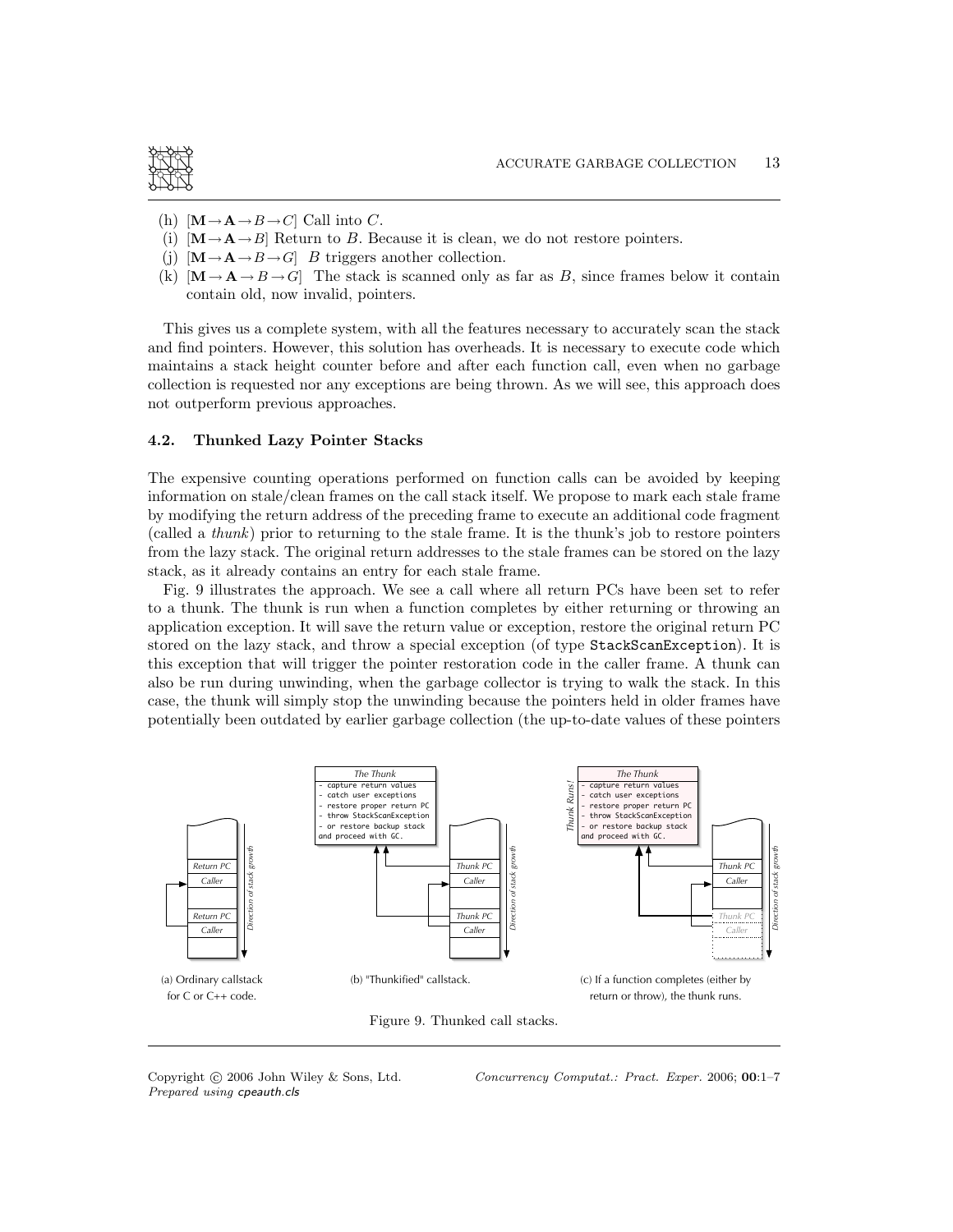

```
if (save()) {
   stop saving pointers, restore the stack and make gc run
} else {
   if (thunk entered because of application exception)
      save application exception
   else // thunk entered because of function return
      save return value
   restore proper return PC
   throw StackScanException;
}
```
Figure 10. Pseudocode for thunking logic called at return to a stale frame.

are still on the lazy pointer stack). Pseudocode for the thunking logic is given in figure Fig. 10. Modification of the return PC on the stack requires platform dependent code.

Fig. 11 shows the code generated by the translator for every call site. Pointers are stored in local variables and the call is wrapped in a  $C++$  try-catch statement. To initiate stack scanning, the GC simply throws the distinguished StackScanException. This exception is immediately caught and the code guarded by the save() predicate is executed, saving all

```
void *ptr1, ..., *ptrn; // pointers in locals
try {
   functionCall();
} catch (const StackScanException&) {
   if (save() ) {
      lazyPointerStack->pushFrame(nptrs);
      lazyPointerStack->pushPtr(ptr1);
      . . .
      lazyPointerStack->pushPtr(ptrn);
      throw;
   } else {
      ptrn = lazyPointerStack->popPtr();
      . . .
      ptr1 = lazyPointerStack->popPtr();
      lazyPointerStack->popFrame();
      if (had application exception) {
         throw application exception
      } else
         retrieve return value
   }
}
```
Figure 11. Pseudocode added to each function call to support thunked lazy pointer stacks.

Prepared using cpeauth.cls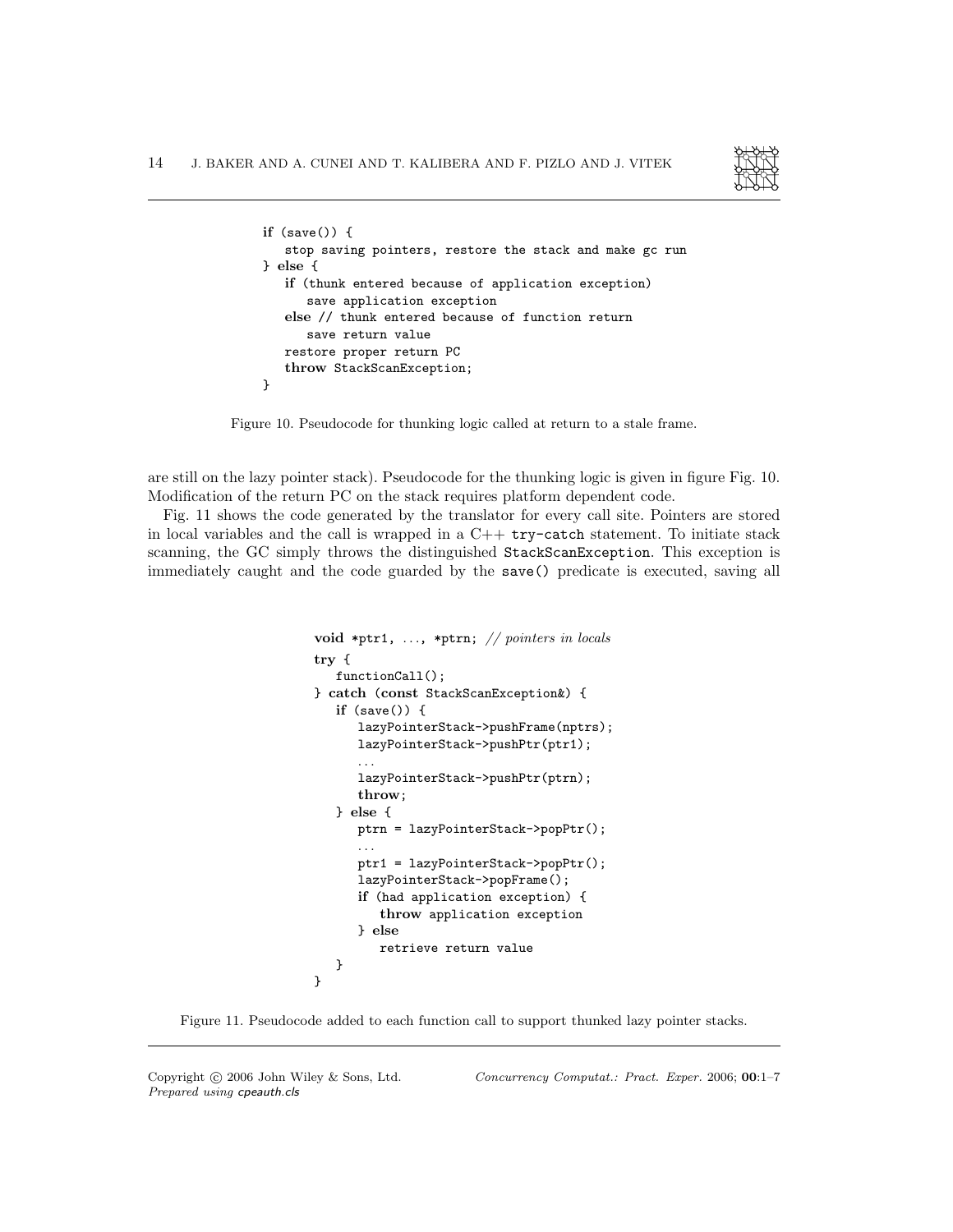

pointer variables. The exception is propagated further until all frames have been scanned. During the traversal, every frame's return PC is set to point to a thunk.

After GC, whenever control would return to a function with a stale frame, the thunk runs instead, throwing again a StackScanException. That causes the pointers in the corresponding frame to be restored before normal execution resumes. This approach is illustrated in Fig. 11. To summarize, the implementation is as follows:

- 1. To scan the stack, we throw an exception. During stack scanning, thunks block the propagation of the StackScanException into stale frames.
- 2. When returning into a stale frame during normal execution, the thunk will throw the StackScanException, which will then be caught by code that restores pointers.
- 3. When an exception is thrown into a stale frame, the thunk will run, adjust the lazy pointer stack accordingly, and throw a StackScanException to restore pointers.

When an application exception is thrown, the  $C++$  runtime unwinds the stack using the return PCs to determine whether a frame is able to handle exceptions of a given type. The thunks thus do not interfere with the C++ exception handling. If an application exception is thrown, the C++ runtime discovers that it is "handled" by a thunk, and thus returns control to the thunk. For C++, the pseudocode shown in Fig. 10 would include idiomatic  $C++$  code ensuring the exception handler for application exception is included into  $C++$ runtime exception table.

Although thunks do incur some execution overhead, they are only installed for the stack frames seen at the time of a garbage collection, and run once per frame. Hence, the thunk overhead is bounded by the stack height at the time of the collection.

#### 4.3. Practical Considerations

Henderson [21] argues that his approach is fully portable as it uses only standard C. The same holds for explicit pointer stacks. However, both approaches to lazy pointer stacks require some platform-specific knowledge. They require access to the stack pointer and platform dependent use of *setjmp* to perform context switches, stack copying, and stack restoration. The thunked stacks require detailed knowledge of the calling convention. Return PC values must be saved and restored from the call stack. Thunk code must also be defined that saves return values from registers. The thunk implementation is invoked on function returns, and in the case of translators that use C++ exceptions, exception propagation as well. Hooking thunks to function returns requires knowledge of the calling convention, and catching exceptions in the thunk requires knowledge of the exception handling binary interface. In the version of our system that uses  $C_{++}$ , we rely on the  $C_{++}$  compiler's stack walking code to use return PCs when looking for catch blocks. Indeed, if we use plain C code to implement Java exceptions and  $StackScanException$ , the platform dependencies related to  $C++$  exceptions handling are eliminated. While the implementation of thunks requires some platform specific adaptation, we argue that the platform dependencies are small. The Ovm implementation of thunking has about 30 lines of platform specific code, supporting both IA32 and PPC architectures. The entire Ovm has just 1000 lines of platform specific code. Both numbers are quite small when

Prepared using cpeauth.cls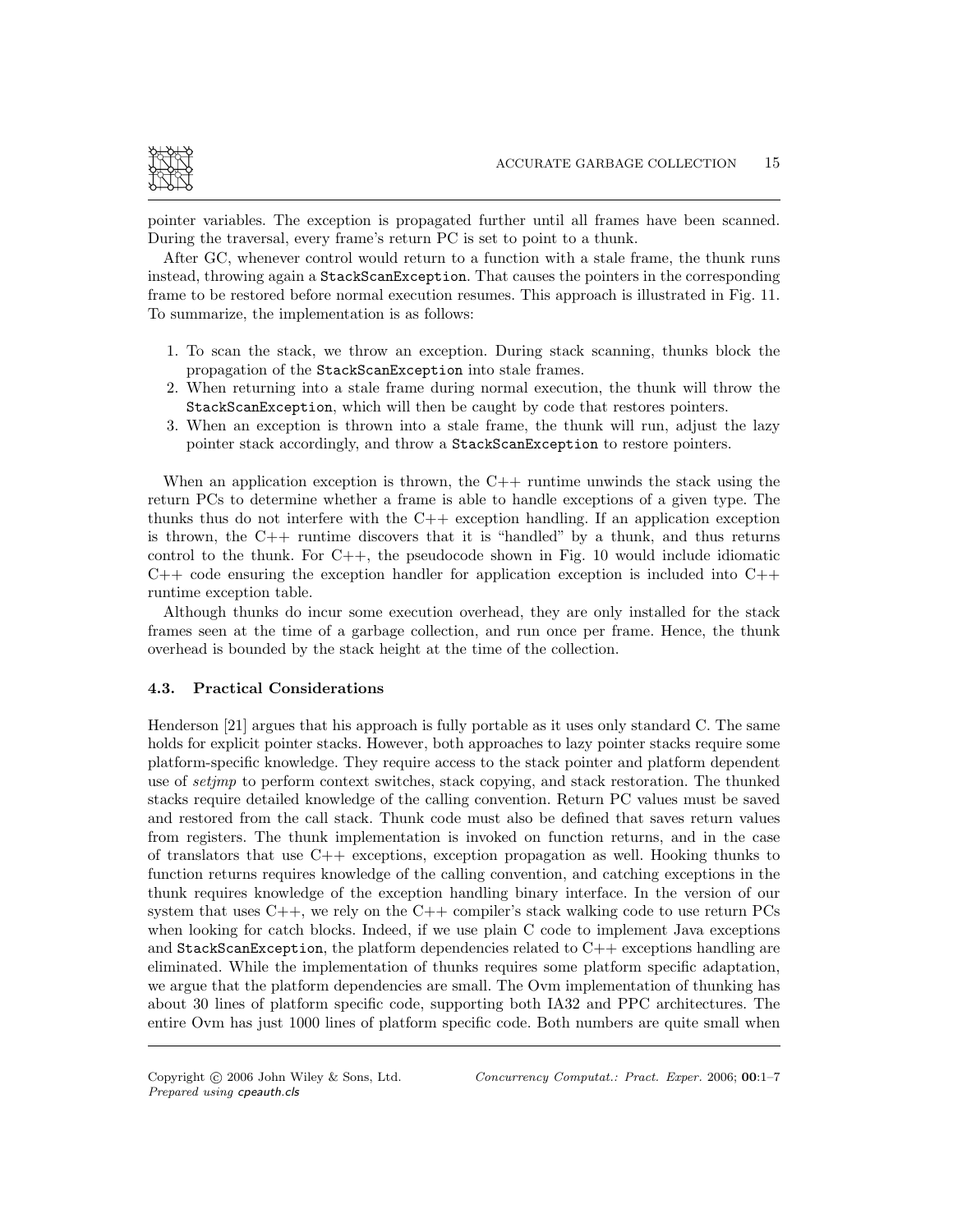

compared with an optimizing compiler. For example, in Jikes RVM [2] the IA32 and PPC specific code bases are 19 000 and 22 000 lines, respectively.

#### 5. Compiler Extensions

We have presented four methods for accurate stack scanning, explicit pointer stacks and Henderson's frame lists, as well as two new techniques, counted and thunked lazy pointer stacks. All four techniques have been implemented in the Ovm virtual machine. We have found that in order to obtain a high-performance implementation, changes to Ovm's ahead-of-time compiler were needed.

#### 5.1. Compiler Optimizations

Before we began seriously considering accurate garbage collection, Ovm's ahead-of-time compiler, j2c, took a relatively simple approach to performance. A lightweight whole program analysis, such as class hierarchy analysis [16] or rapid type analysis [5] was used to decide which methods to compile. This analysis was also used to devirtualize calls and optimize subtype tests. The compiler output was a single  $C++$  file that contained all Java methods as static  $C++$ functions. Java classes were mapped to POD  $C++$  classes , Java exceptions were mapped to C++ exceptions, though virtual calls and subtype tests were implemented directly (with our own vtable-like mechanism expressed using regular C++ fields and function pointers). This  $C++$  file was handed over to the GCC compiler, which was then free to perform aggressive inlining and other optimizations. The combination of whole-program analysis in Java code and inlining in GCC is a great improvement over no inlining at all. However, this approach misses a large number of inlining opportunities. Inlining provides a level of context that can be fed back into a whole-program analysis to improve its results, but because GCC cannot communicate with the whole-program analysis, this loop is broken.

We found that our two-stage inlining strategy, combined with a non-generational garbage collector and relatively large heap, gave us reasonable performance. This level of performance allowed us to implement and optimize new virtual machine features, rather than focus solely on compiler work. However, this simple approach to optimization did not lend itself to accurate garbage collection with low overheads. When we added accurate stack scanning techniques, we saw slow-downs in excess of 20% in some SPECjvm98 benchmarks compared to our conservative configuration and a geometric mean slow-down of 9%. The causes of these overheads are as follows.

• Increase in prologue and epilogue of functions. When using the counting, Henderson, and explicit pointer stack approaches, the function call overhead is increased because of counting code, pointer stack operations, and conditional statements.

<sup>¶</sup>A POD class, or plain-old-data class, in C++ does not contain a C++ vtable or any C++ runtime type information.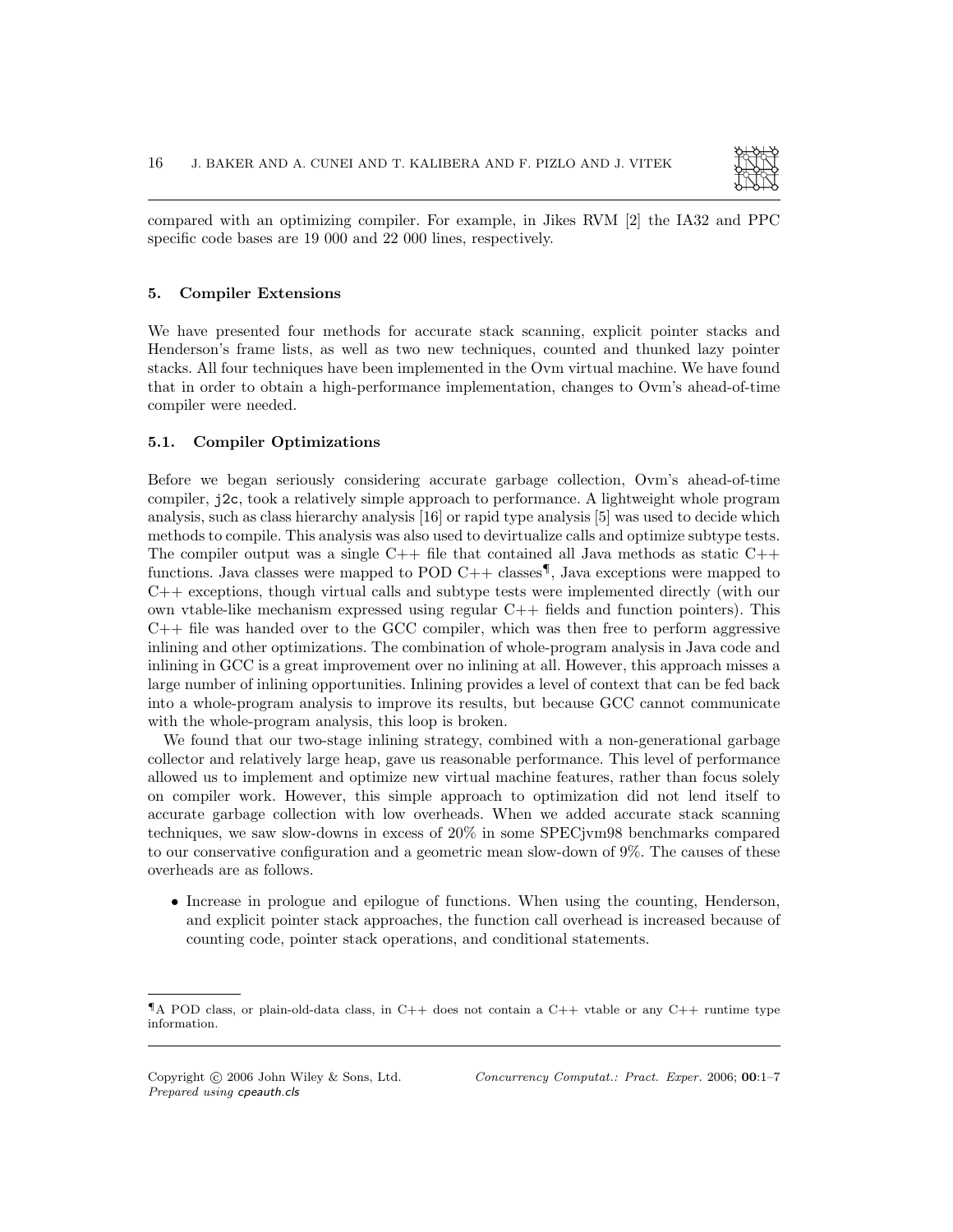

- For the explicit pointer stack and Henderson approaches, local pointers are effectively spilled. Hence, all operations on pointers are slower.
- In the lazy pointer stack approaches, many optimizations that GCC would otherwise perform are inhibited. This is because of additional uses of pointer variables at safe points. Consider that every function call and poll check will have a use and a definition of every live pointer.

When accurate stack walking is enabled, the garbage collector should not see dead variables. If the collector attempts to update an uninitialized variable, memory corruption is possible, and if it updates a variable that is no longer live, it may fail to collect unreachable objects. In a traditional approach to accurate garbage collection, stack maps are generated after register allocation has been performed. The liveness information computed for register allocation can be reused to generate a stack map. In a compiler that targets C, live variables must be computed in an extra pass before C code is generated. The precision of this extra liveness analysis affects the quality of subsequent assembly code generation. Suppose that lazy pointer stacks are used, and we incorrectly mark a variable as live after its last use. If this variable is saved and restored at safe points, GCC is obligated to keep it live too.

The presence of code to explicitly save and restore pointers (either after GC or on every use) also inhibits alias analysis. GCC can see that the garbage collector may update pointers at a safe point, but it has no way to prove that these updates will preserve aliasing relationships. And, because GCC knows nothing about garbage collection, it has no reason to even suspect that aliases will be preserved. Consider what happens when we allow GCC to inline one Java method with safe points into another Java method with safe points. GCC cannot rename a formal parameter to the inlined function to an actual parameter, or otherwise observe that these variables alias each other. In addition, it has no way to combine the stack walking code of the two methods. In most cases, that means that after GCC performs inlining there may be multiple logical stack frames corresponding to a single stack frame in machine code. In the case of thunked lazy pointer stacks, the situation is far worse. Thunks are used to intercept the return from a function, and because an inlined function does not have an activation record of its own, there is no way to intercept the return from an inlined function. For this reason, GCC cannot be allowed to inline a method that contains safe points into any other method.

To improve the performance of the system, we added two new features to the Ovm ahead-oftime compiler. First, we wrote our own inliner. This turns out to improve the performance of all configurations, including the conservative configuration. It is particularly beneficial to the configurations that use accurate garbage collection because it eliminates many explicit pointer stack operations and lazy pointer stack guards. Second, we implemented copy propagation to eliminate any variable that will always alias another.

# 5.1.1. Bytecode inlining

Inlining at the bytecode level produces smaller code than inlining at the C++ level without sacrificing performance. This is because our inliner correctly assumes that inlining opportunities are plentiful, whereas GCC's inlining heuristics have been tuned for opportunities that are few and far between. Initially, we where surprised that inlining at both bytecode and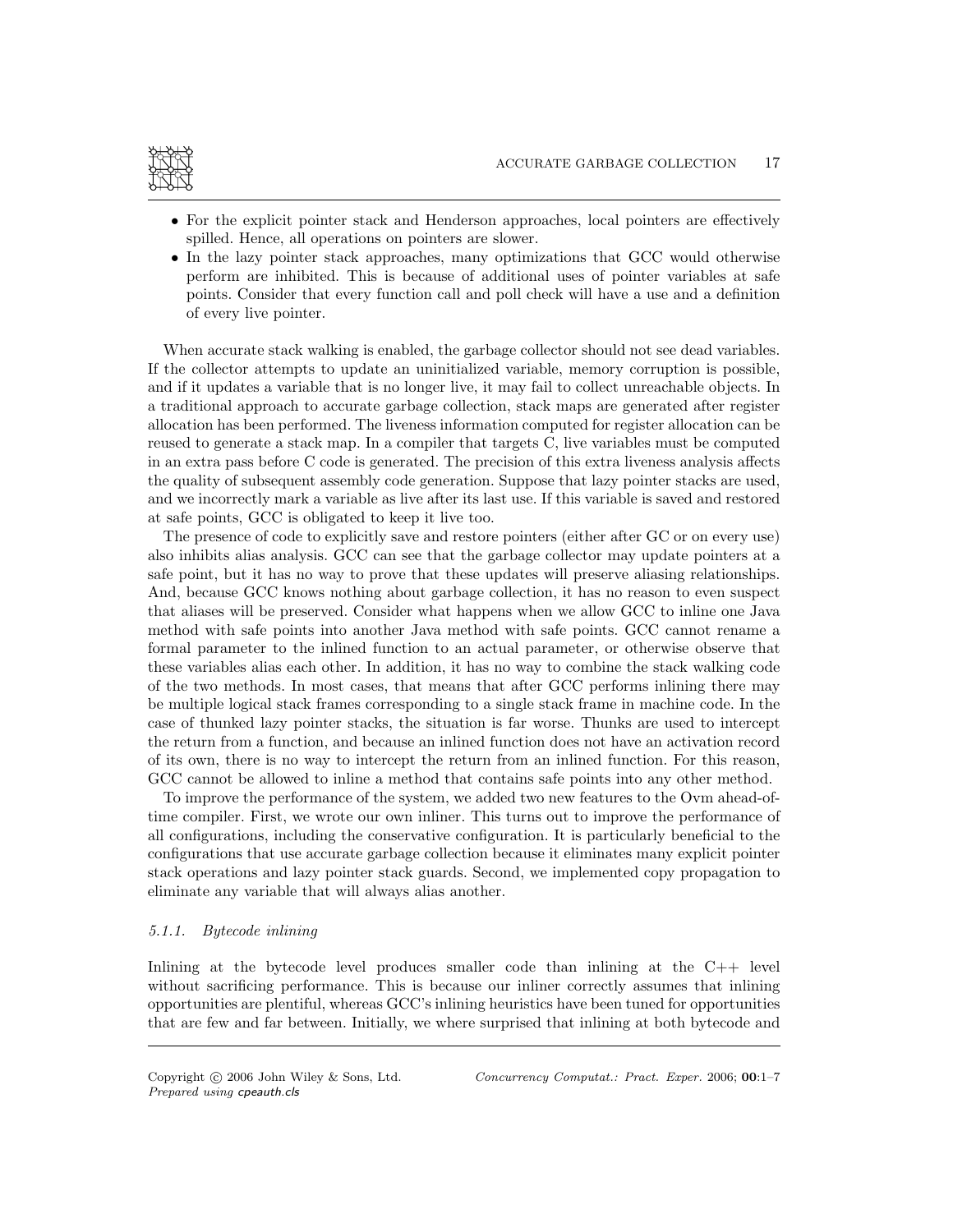

C++ levels produces better results still. In other words, simply adding bytecode-level inlining improves performance, but we still can use GCC's help due to two limitations in our initial inliner. First, our current bytecode inliner does not compute the type of a method's receiver. This means that when rapid type analysis is used, the bytecode inliner misses opportunities that will be exposed to GCC through the devirtualization step. Devirtualization is more effective after inlining, because call sites at inlined methods can be analyzed with additional context. Second, our bytecode inliner cannot inline at the boundary between application code and the Java code that implements the VM. It appears that bytecode-level inlining does simplify the program enough that GCC can inline more aggressively at this boundary. In fact, the fast path for object allocation can only be fully inlined when both techniques are used in conjunction.

# 5.1.2. Copy propagation

Unlike inlining, copy propagation does not improve runtime performance. However, it does provide a benefit in our particular case. In addition to removing inlined method parameters, copy propagation removes many temporary variables that our compiler introduces while translating from Java's stack-oriented bytecode to a more conventional format. This cleanup should facilitate subsequent optimizations such as bounds check elimination.

# 5.2. Fine Tuning

When lazy pointer stacks are used, we treat safe points where no pointers are live as a special case. With thunked lazy pointer stacks, a function call with no live pointers does not require a try/catch block at all. In the counted lazy pointer stack approach, empty safe points just require a simple guard, as shown below. In SPECjvm, 26% of all safe points are empty.

```
functionCall();
if (save()) {
   return;
}
```
While live variable analysis is required for lazy pointer stacks, it is not strictly needed for the eager approaches. Liveness can, however, be used to optimize this code. If a variable is not live at any safe point, it can be defined as an ordinary C local variable. And, if no variables are live across any safe point in a method, that method can avoid using the pointer stack entirely. Because we only emit poll checks on backward branches, many methods fall into this category (roughly 34% of all methods after inlining). Certain function calls do not need a guard even if pointers are live at the call. This includes function calls that: (a) are known not to return normally, (b) where the set of exceptions thrown is known, and (c) where exceptions are not caught locally.

We currently use this optimization at array bounds checks, explicit type checks, and implicit type checks when writing to an array of object references. Bounds checks in Ovm are emitted roughly as shown below:

Array \*a;

Prepared using cpeauth.cls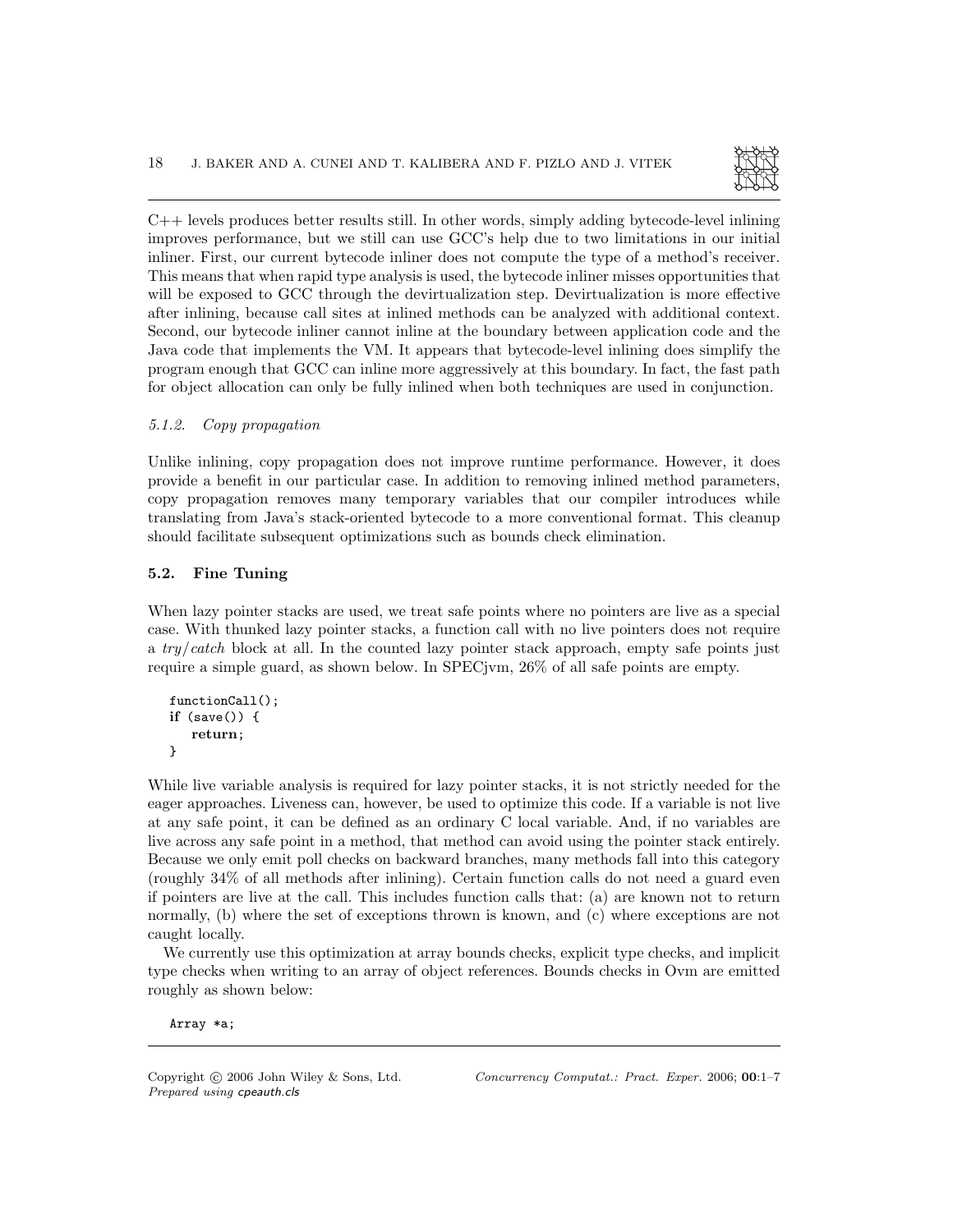

```
jint idx;
if (idx \geq_{unsigned} a->len) {
   throwOutOfBounds();
}
```
Notice that every bounds check has a function call that throws the out-of-bounds exception. This function call is known not to return, and is known to only throw one type of exception. Hence, if this exception is not caught locally, we can treat this call as an empty safe point. Only 5% of our runtime checks include non-empty safe points.

We have also optimized synthetic exception handlers that Ovm introduces at the boundary between application and virtual-machine code. The synthetic handlers are used to translate VM-internal exceptions to application-level exceptions such as OutOfMemoryError and VMError. We initially wrapped every call into the VM with an exception handler to perform this translation, but we found that this approach greatly increased the code bloat associated with lazy pointer stacks. In  $C_{++}$ , we thus coalesce exception translation code within each method. As a result, 90% of these handlers wrap entire method bodies, so that safe points in the handler are empty. Section 7.4 describes the overhead we still suffer from exception translation, and the way that we plan to address that overhead in the near future.

We went even further in optimizing exception translation in our C implementation. In C, we translate an exception lazily, only when its user-domain version is needed, which is at first try-catch block in user-domain that is reached during exception propagation. Each try-catch block of every user domain method is thus accompanied with translation code, coalesced for all calls within the respective try-catch block.

Moreover, in addition to the exception itself, we also store its originating domain in a global variable. Therefore, the originating domain of an exception can be checked quickly, which is helpful as most of the exceptions in fact originate in the user domain, and thus do not need translation.

When compared to lazy pointer stacks, conservative garbage collection requires less upfront compiler work to establish good baseline performance. However, conservative garbage collection benefits from most of the additional compiler work that lazy pointer stacks requires.

# 6. Supporting C

The original j2c compiler used in [9] output  $C++$  code primarily because of the language's support for exceptions. In C++, exceptions are optimized for fast entry into and exit out of a try block, which at the time of j2c's design seemed compatible with the intended use cases of Java exceptions. Other features – such as inheritance and templates – were used as a convenience with the understanding that they could be trivially replaced by some combination of standard C features. However, we have since decided to remove the reliance on C++ for a combination of reasons:

• Overhead. Java programs can throw lots of exceptions  $-213$ -javac and  $228$ -jack are good examples – when this happens, C++ exceptions perform poorly. We also found that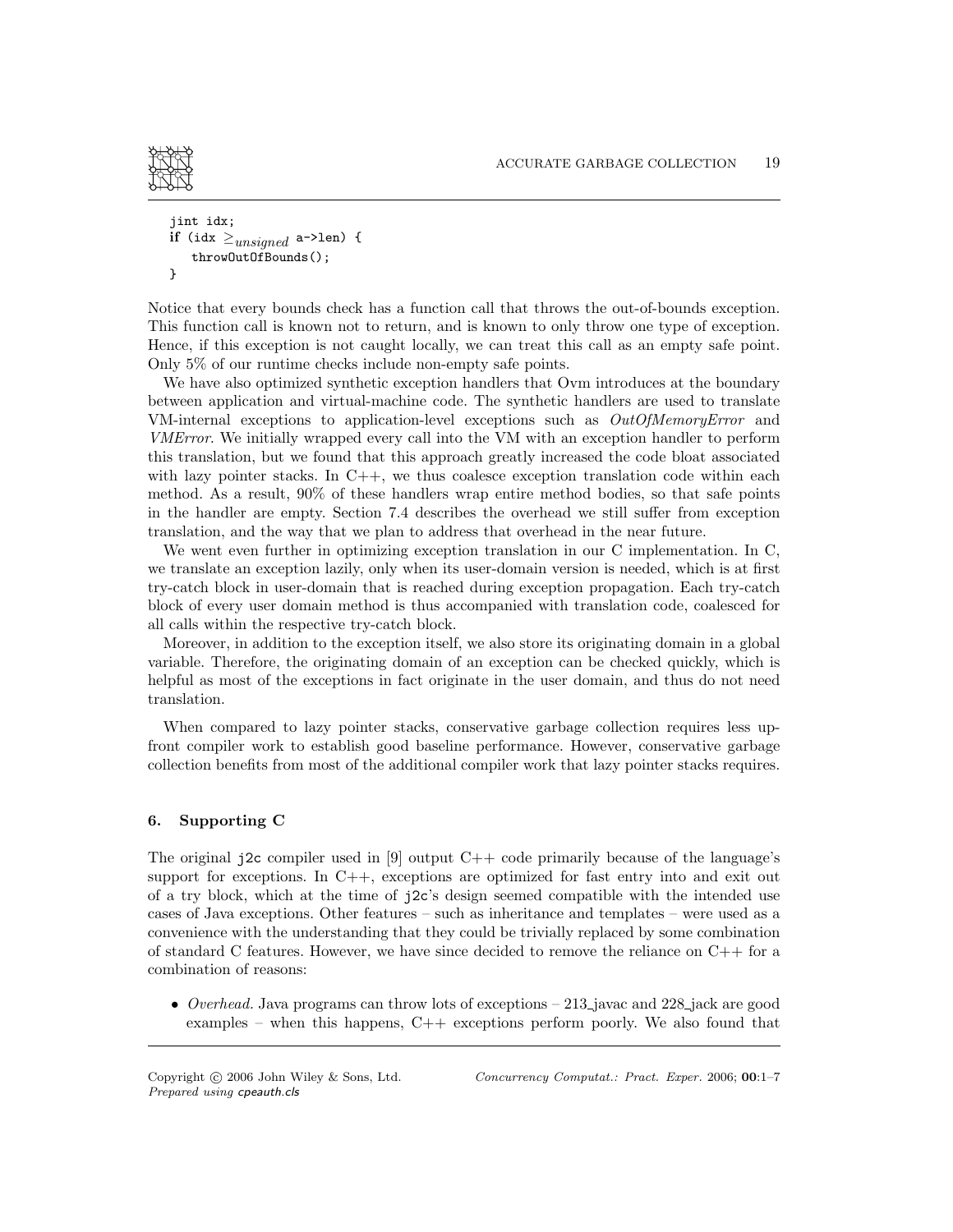

in GCC, C++ try blocks incur overheads even in the non-exceptional case because the compiler often treats variables used in the catch block more carefully, thus inhibiting optimizations. Further, the exception handling code and meta-data emitted by GCC is quite large.

- *Portability.* Generating C code gives us access to a wider range of platforms.
- *Validation of lazy pointer stacks*. We want to show that lazy pointer stacks work even in a translator that outputs plain C.

At this time we have two versions of  $i2c$  – one that outputs  $C++$  and one that outputs plain C, with the former being phased out. The main challenge to switching to plain C was implementing exceptions. We chose an implementation strategy based on simplicity and portability: intraprocedural exceptions become gotos, while exceptions that escape become returns. Immediately following each callsite, we emit code to check if the return was normal or exceptional. A code snippet with mapping of Java exceptions to C is shown below:

```
void m() {
   try {
      f();
   } catch (Exception e) {
      g();
   }
   return;
}
                                   void m() {
                                       _exception = NULL;
                                      f();
                                      if (_exception) goto _tryblock1;
                                    _label1: return;
                                    _tryblock1:
                                      if (is_subtype_of(_exception, Exception)) {
                                          _exception = NULL;
                                         f();
                                          goto _label1;
                                      }
                                      return;
                                   }
```
Our implementation manages preemption explicitly – thus the \_exception is a global variable; for systems in which preemption is handled by the operating system it could just as well be a thread-local variable, using either GCC's thread-local storage support or a third-party library [23]. It should be noted that whether or not a virtual machine manages preemption explicitly, it will already be obligated to have fast thread-local storage for good allocator performance – as such we do not see the need for fast thread-locals to be a hindrance.

The only overhead of this approach is the post-call site check. However, the performance penalty of this check seems to be far outweighed by the performance overhead of C++  $try/catch - as$  is shown in Section 7, our plain C exceptions outperform  $C++$  exceptions in almost all configurations and benchmarks.

# 7. Experimental Evaluation

Our experimental evaluation was performed on a Pentium 4 machine at 3.8 GHz, 4GB of RAM, running Linux 2.6. All results are based on the SPECjvm98 benchmark suite. The results reported here are the arithmetic mean of ten individual runs of a VM with each test,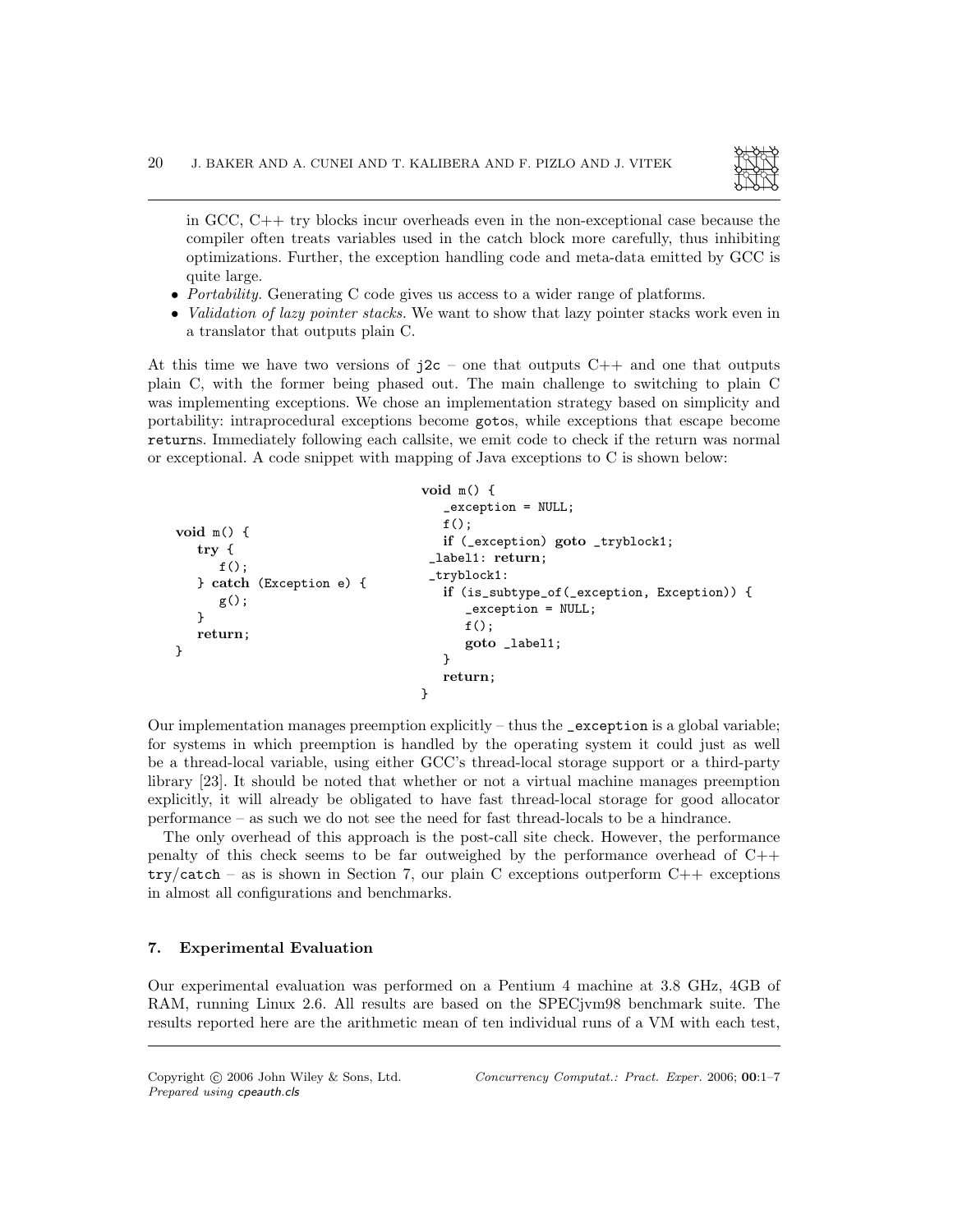

(a) Geom. mean of SPECjvm overheads (in C) (b) Geom. mean of SPECjvm overheads (in C++)

Figure 12. Geometric mean of execution time overhead of accurate collection, calculated over results from SPECjvm98 benchmarks. The overhead is relative to Henderson.

using a range of heap sizes from 2MB to 512MB. In order to avoid measuring the start-up fluctuations, we repeated each test 20 times within each run, reporting values only from the last repetition. In Figure 13 we show confidence intervals for mean execution times which verify that the measured numbers are stable.

We show the results from the smallest heap size in which each test ran successfully. The heap sizes do not include static data, which is instead pre-allocated by the j2c ahead-of-time compiler at compile time. We use Ovm's most reliable production garbage collector, called mostlyCopying, which has two operational modes. When accurate information is available it behaves as a traditional semi-space collector. Otherwise it runs in 'conservative' mode and pins pages referenced from the stack.

#### 7.1. Overhead of Accurate Techniques

Figure 12 shows the percent overhead of using the four accurate stack scanning techniques (individual benchmarks are shown in Figures 14 to 20). Thunked lazy pointer stacks are significantly better than other techniques. With 512M heap, it has a geometric mean speedup of 4.5% compared to a Henderson collector when Java exceptions are implemented in plain C, and  $3.3\%$  speed-up when Java exceptions are implemented in C++. In large heap configurations, many of the SPECjvm98 benchmarks only collect when the benchmark asks for it directly using  $System.gc$ . Hence, results using the large heap configurations place more emphasis on the mutator overheads of the stack scanning techniques. Smaller heap configurations place more emphasis on the cost of stack scanning and collection time. Detailed overhead numbers for 32MB and 512MB heaps are shown in Figure 13.

Prepared using cpeauth.cls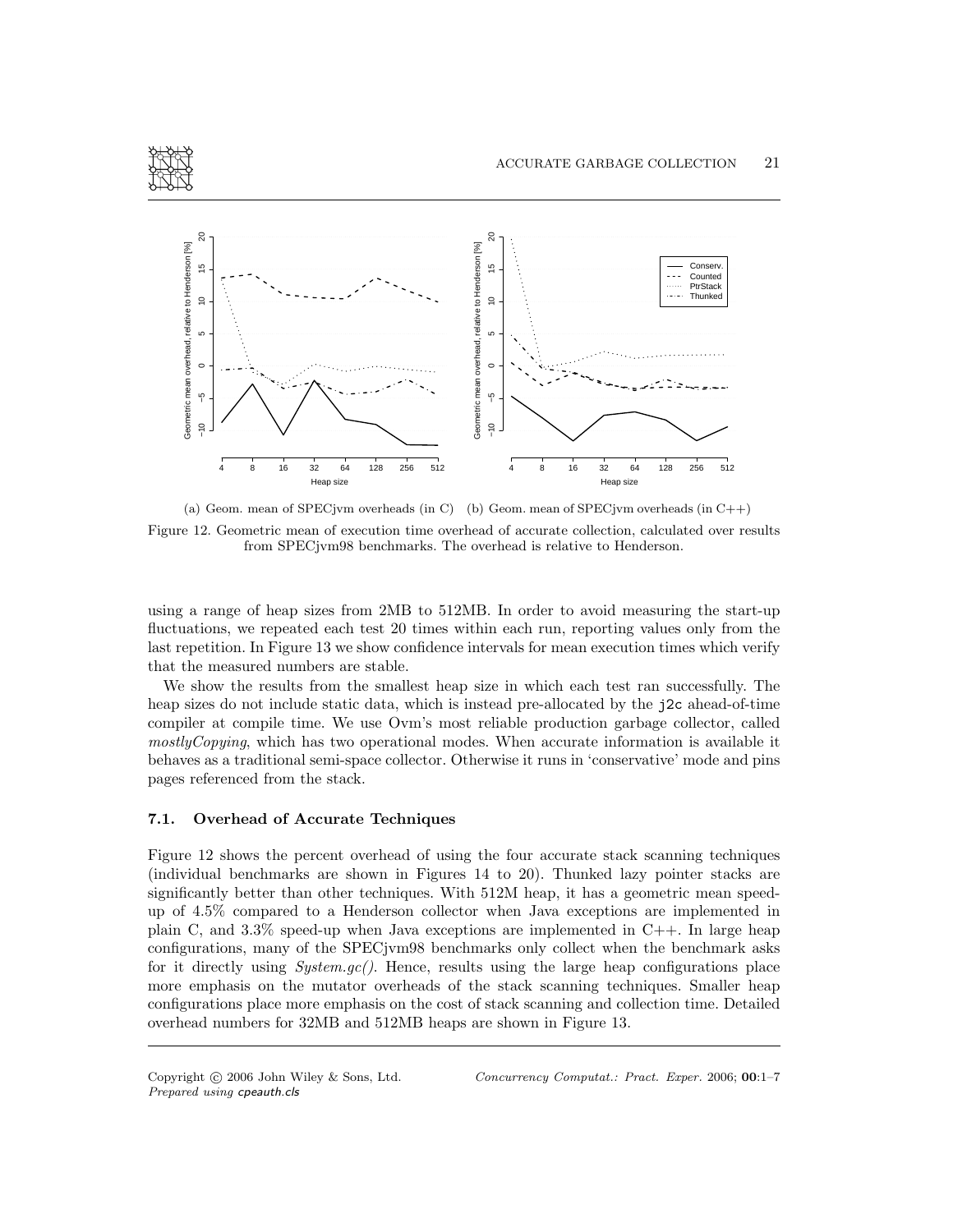

Benchmarks in which accurate collection is faster than conservative collection can be explained by observing that in our mostlyCopying collector, an ambiguous pointer requires pinning and scanning an entire page. This strategy is usually a win because it means that the collector spends less time deciding how to handle ambiguous pointers. However, in some cases, we may have a pointer or pointer-like-value on the stack that points at a page in which most objects are no longer reachable. In these cases, the total cost of scanning the page, which can be high, would not have been incurred by an accurate collector. This explains speed ups we observe in our accurate configuration even compared to the conservative collector.

If we compare absolute performance of Ovm, measured as geometric mean of SPECjvm98 benchmarks with 512M heap, with Java exceptions implemented using C++ exceptions and using plain C, the plain C implementation is faster in all configurations but counting. With thunking, the speed up is 11%.

Sometimes thunking can lead to a speed up, as our garbage collector can work more efficiently if accurate pointer information is available. We profiled the time spent in the garbage collector,

|                         | compress        | db              | jack                         | javac           | jess            | mpegaudio       | mtrt            |  |
|-------------------------|-----------------|-----------------|------------------------------|-----------------|-----------------|-----------------|-----------------|--|
| Conserv.                | $4.42 \pm 0.04$ | $7.94 \pm 0.02$ | $6.53 \pm 0.02$              | $4.61 \pm 0.04$ | $1.77 \pm 0.01$ | $4.71 + 0.01$   | $1.01 \pm 0.01$ |  |
| Counted                 | $4.66 \pm 0.04$ | $8.39 \pm 0.02$ | $7.28 \pm 0.02$              | $4.67 \pm 0$    | $2.03 \pm 0$    | $4.92 \pm 0.01$ | $1.07 \pm 0$    |  |
| Henderson               | $4.67 \pm 0.02$ | $8.63 \pm 0.02$ | $7.24 \pm 0.01$              | $5.08 \pm 0.01$ | $2.31 \pm 0$    | $4.99 \pm 0.01$ | $1.09 \pm 0$    |  |
| PtrStack                | $5.37 \pm 0.03$ | $8.58 \pm 0.01$ | $7.14 \pm 0.09$              | $4.94 \pm 0$    | $2.17 \pm 0.01$ | $5.29 \pm 0.05$ | $1.12 \pm 0.01$ |  |
| Thunked                 | $4.36 \pm 0.04$ | $8.49 \pm 0.01$ | $7.73 \pm 0.02$              | $4.98 \pm 0.01$ | $2.02 \pm 0$    | $4.79 \pm 0.01$ | $1.05 \pm 0$    |  |
| (a) $512MB$ heap, $C++$ |                 |                 |                              |                 |                 |                 |                 |  |
|                         | compress        | db              | jack                         | javac           | jess            | mpegaudio       | mtrt            |  |
| Conserv.                | $4.37 \pm 0.03$ | $8.29 \pm 0.02$ | $3.35 \pm 0.01$              | $3.12 \pm 0.02$ | $1.94 \pm 0.01$ | $3.58 \pm 0.01$ | $1.27 \pm 0$    |  |
| Counted                 | $5.15 \pm 0.03$ | $\pm 0.02$<br>9 | $4.94 \pm 0.02$              | $3.89 \pm 0.01$ | $2.9 \pm 0$     | $4.24 \pm 0.02$ | $1.53 \pm 0$    |  |
| Henderson               | $4.47 \pm 0.01$ | $8.92 \pm 0.02$ | $4.04 \pm 0.01$              | $3.77 \pm 0$    | $2.55 \pm 0$    | $3.95 \pm 0.01$ | 1.4 $\pm 0$     |  |
| PtrStack                | $4.97 \pm 0.02$ | $8.96 \pm 0.01$ | $3.89 \pm 0.01$              | $3.51 \pm 0.02$ | $2.31 \pm 0.02$ | $4.15 \pm 0.01$ | $1.39 + 0$      |  |
| Thunked                 | $4.36 \pm 0.04$ | $8.75 \pm 0.01$ | 4.1 $\pm 0.01$               | $3.37 + 0$      | $2.35 \pm 0$    | $3.79 \pm 0.01$ | $1.34 \pm 0$    |  |
| $(b)$ 512MB heap, C     |                 |                 |                              |                 |                 |                 |                 |  |
|                         | compress        | db              | jack                         | javac           | jess            | mpegaudio       | mtrt            |  |
| Conserv.                | $4.49 \pm 0.05$ | $8.57 \pm 0.01$ | $5.84 \pm 0.02$              |                 | $2.01 \pm 0.03$ | 4.7 $\pm 0$     |                 |  |
| Counted                 | $4.72 \pm 0.04$ | $9.19 \pm 0.02$ | $7.3 \pm 0.01$               | $7.02 \pm 0.01$ | $2.21 \pm 0$    | $4.88 \pm 0.01$ | $1.52 \pm 0$    |  |
| Henderson               | 4.7 $\pm 0.02$  | $9.42 \pm 0.02$ | $7.35 \pm 0.01$              | $7.46 \pm 0.01$ | $2.45 \pm 0$    | $5.01 \pm 0.01$ | $1.53 \pm 0$    |  |
| PtrStack                | $5.42 \pm 0.02$ | $9.37 \pm 0.04$ | $7.22 \pm 0.04$              | $7.41 \pm 0.01$ | $2.4 \pm 0.01$  | $5.28 \pm 0.01$ | $1.55 \pm 0.01$ |  |
| Thunked                 | 4.4 $\pm 0.03$  | $9.3 \pm 0.01$  | $7.89 \pm 0.02$              | $7.31 \pm 0.01$ | $2.19 \pm 0$    | $4.83 \pm 0.02$ | 1.5 $\pm$ 0     |  |
| (c) 32 MB heap, $C++$   |                 |                 |                              |                 |                 |                 |                 |  |
|                         | compress        | db              | jack                         | javac           | jess            | mpegaudio       | mtrt            |  |
| Conserv.                | 4.4 $\pm 0.04$  | $9.04 \pm 0.01$ | $3.51 \pm 0$                 |                 | $2.2 \pm 0.05$  | $3.57 \pm 0$    | $2.38 \pm 0.12$ |  |
| Counted                 | $5.17 \pm 0.02$ | $9.93 \pm 0.03$ | $4.95 \pm 0.01$              | $6.69 \pm 0.01$ | 3.1 $\pm 0.01$  | $4.22 \pm 0.01$ | $2.06 \pm 0$    |  |
| Henderson               | $4.52 \pm 0.04$ | $9.8 \pm 0.03$  | $4.16 \pm 0.01$              | $6.12 \pm 0.01$ | $2.67 \pm 0.01$ | $3.87 \pm 0.01$ | $1.9 \pm 0$     |  |
| PtrStack                | $4.99 \pm 0.01$ | $9.76 \pm 0.03$ | $\pm 0.01$<br>$\overline{4}$ | $6.3 \pm 0$     | $2.52 \pm 0.01$ | $4.13 \pm 0.01$ | $1.82 \pm 0$    |  |
| Thunked                 | $4.42 \pm 0.01$ | $9.62 \pm 0.01$ | 4.3<br>$\pm 0.01$            | $5.89 + 0$      | $2.55 \pm 0$    | $3.76 \pm 0$    | $1.82 \pm 0$    |  |
| $(d)$ 32 MB heap, C     |                 |                 |                              |                 |                 |                 |                 |  |

Figure 13. Mean execution times of SPECjvm98 benchmarks with 95% confidence intervals. Both the means and the intervals' half widths are in seconds. As can be seen from the small width of the confidence intervals, the results are very stable.

Prepared using cpeauth.cls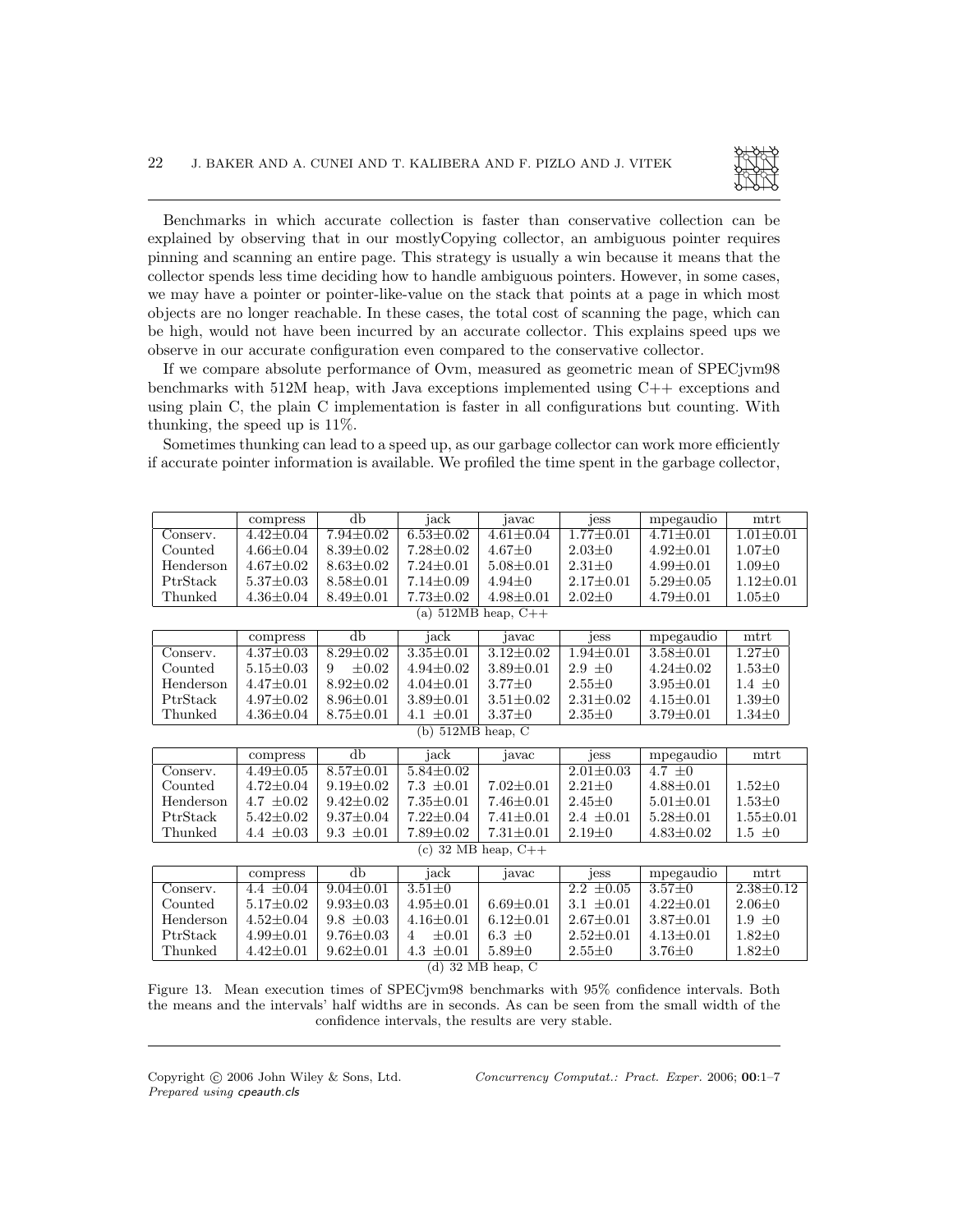



Figure 14. Execution time overhead of accurate collection in SPECjvm98's 201 compress relative to Henderson. Bars denote 95% confidence intervals for the mean.



Figure 15. Execution time overhead of accurate collection in SPECjvm98's 202 jess relative to Henderson. Bars denote 95% confidence intervals for the mean.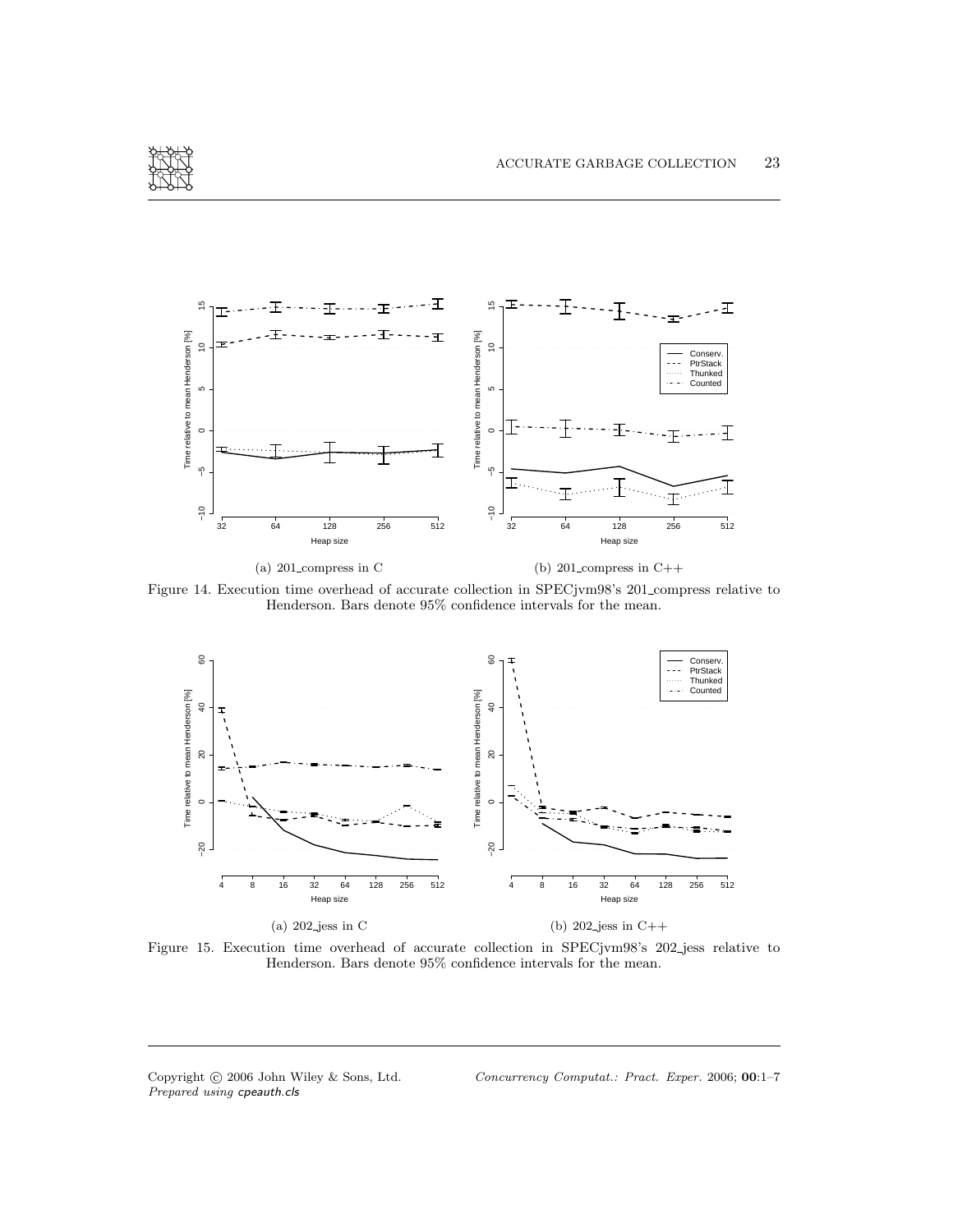



Figure 16. Execution time overhead of accurate collection in SPECjvm98's 209 db relative to Henderson. Bars denote 95% confidence intervals for the mean.



Figure 17. Execution time overhead of accurate collection in SPECjvm98's 213 javac relative to Henderson. Bars denote 95% confidence intervals for the mean.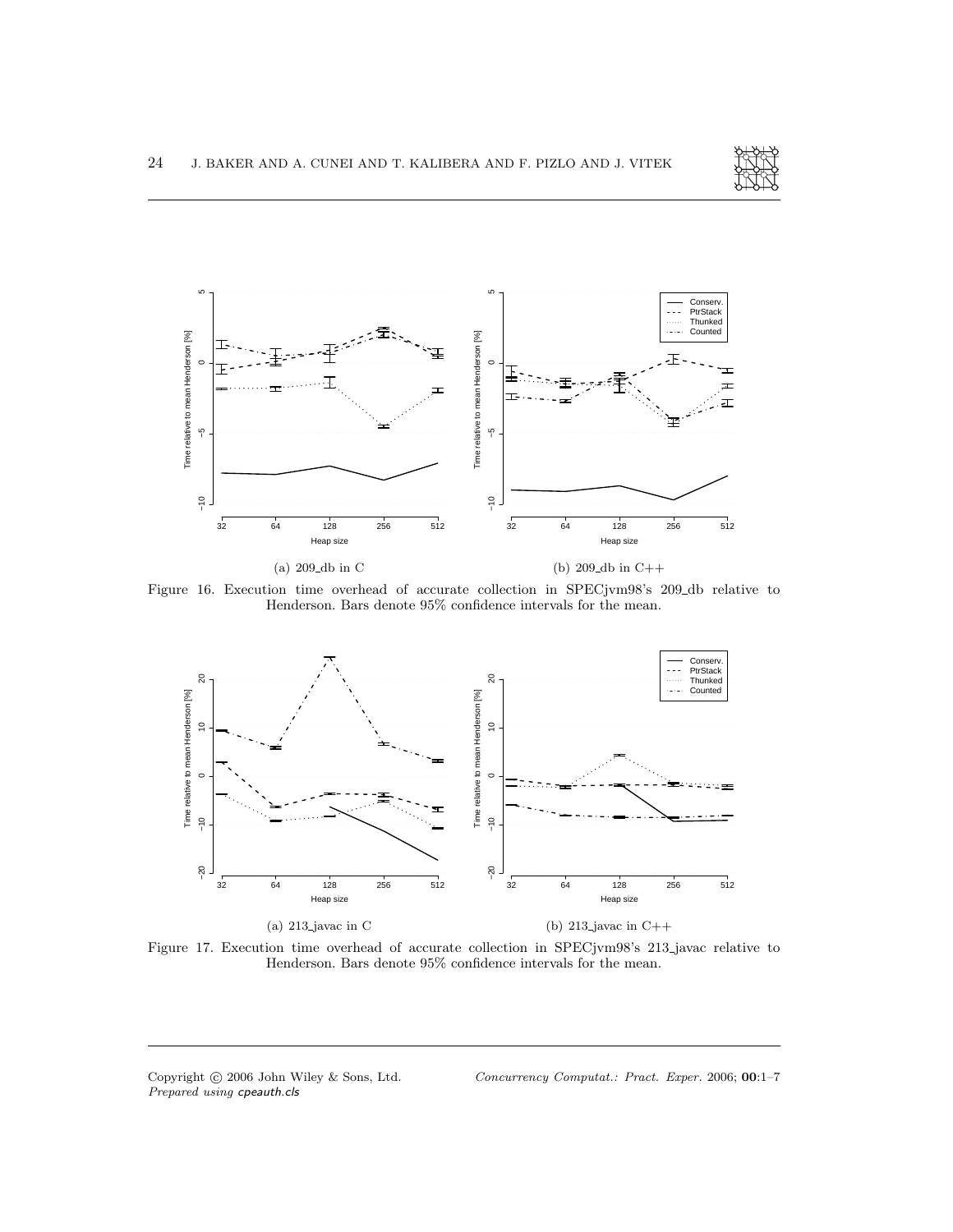

Figure 18. Execution time overhead of accurate collection in SPECjvm98's 222 mpegaudio relative to Henderson. Bars denote 95% confidence intervals for the mean.



Figure 19. Execution time overhead of accurate collection in SPECjvm98's 227 mtrt relative to Henderson. Bars denote 95% confidence intervals for the mean.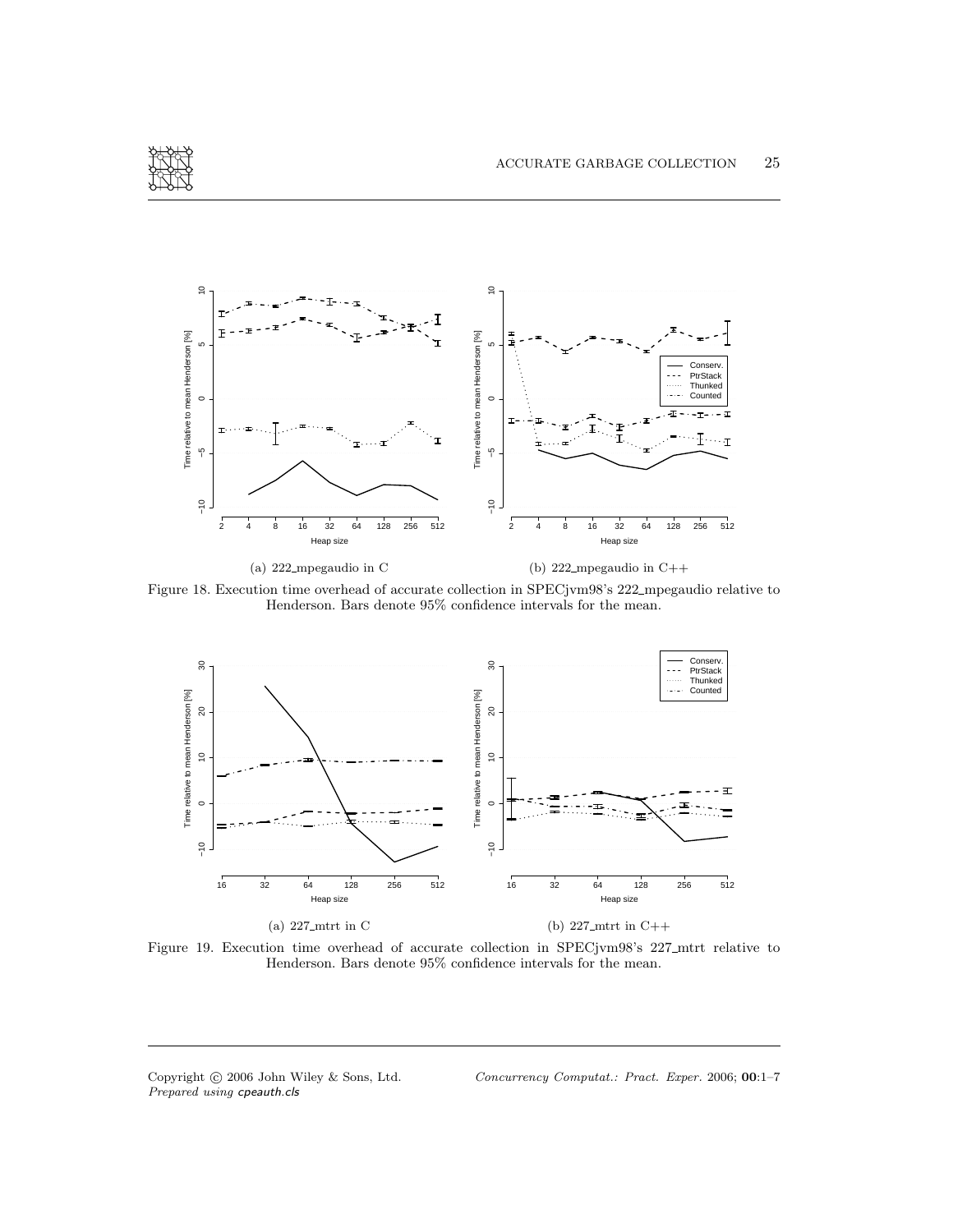



Figure 20. Execution time overhead of accurate collection in SPECjvm98's 228 jack relative to Henderson. Bars denote 95% confidence intervals for the mean.

and verified that the time used for GC in mtrt is shorter in the accurate configuration, consistently with the speed-ups shown in Fig. 12.

# 7.2. Code Size

All of the accurate techniques we have implemented increase code size. In the case of Ovm with  $j2c$  we can measure the size of the Ovm executable image. Fig. 21 shows the executables sizes in MBytes for the SPEC benchmark executable, both including and excluding the boot image (data, approximately 9MB). In C, the code size overhead of thunking vs. conservative is 33% and vs. Henderson 17%, when the boot image is excluded. Including the boot image, which makes more sense for embedded deployment, gives better relative overheads.

# 7.3. Comparing Virtual Machines

Our goal in implementing Ovm was to deliver a competitive Java implementation. We compare Ovm and stack walking configurations (Henderson and thunking) against HotSpot Client and Server versions 1.5 and 1.6, and against GCJ version 4.0.2, with a 512 MB heap. For each test, we have run each VM 20 times, repeating the test 50 times within each run and reporting only data from the last repetition. This excessive number of repetitions should allow HotSpot's just-in-time compiler to compile the code. Fig. 22 shows the results.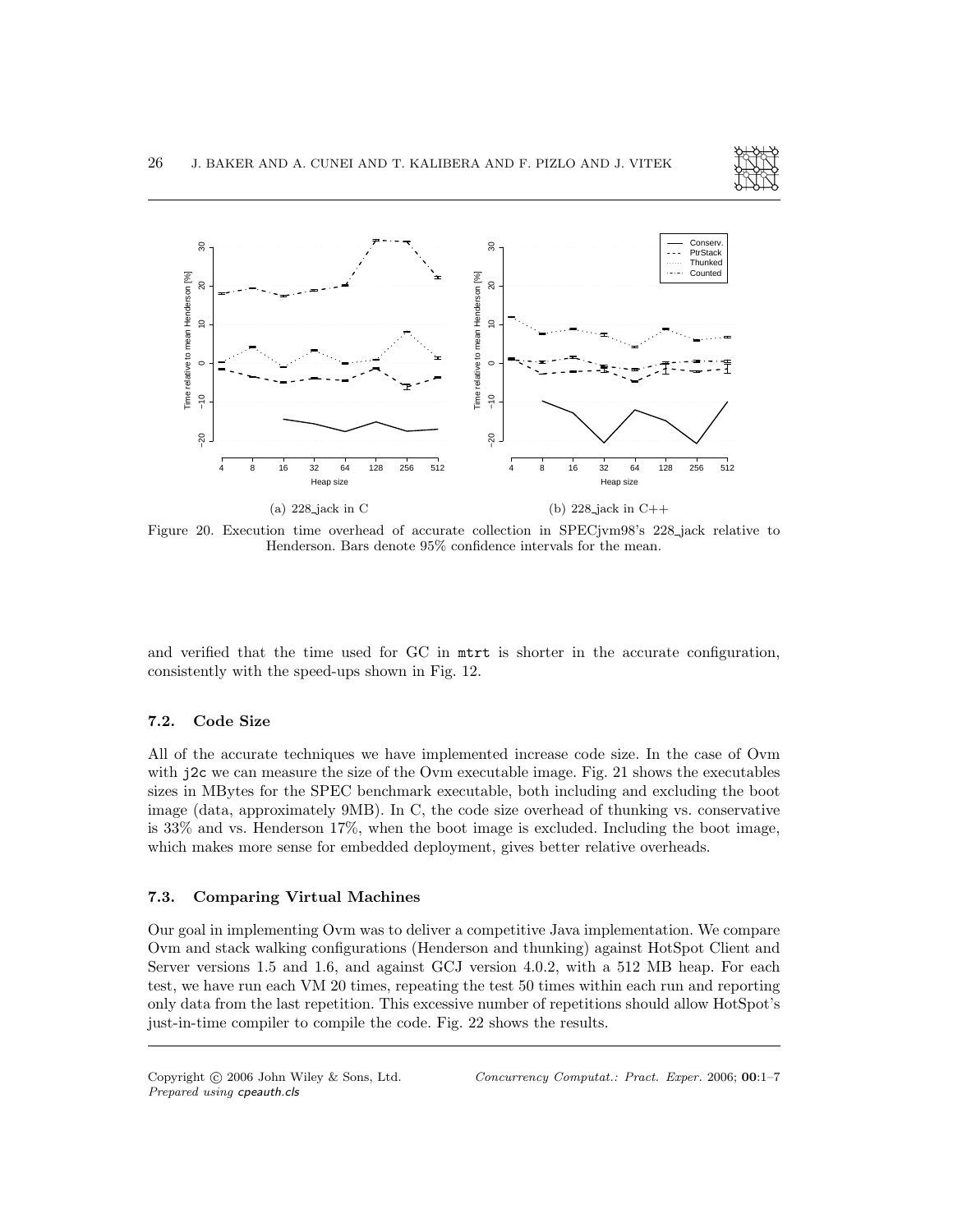

#### ACCURATE GARBAGE COLLECTION 27

|                             |                |              |               | C'++          |              |               |  |
|-----------------------------|----------------|--------------|---------------|---------------|--------------|---------------|--|
|                             | <b>MB</b> ytes | vs. Conserv. | vs. Henderson | <b>MBytes</b> | vs. Conserv. | vs. Henderson |  |
| Conserv.                    | 7.3MB          |              | $-12\%$       | 5.8MB         |              | $-13.4\%$     |  |
| Counted                     | 11MB           | 50.7%        | 32.5%         | 11.8MB        | 103.4%       | 76.1%         |  |
| Henderson                   | 8.3MB          | 13.7%        |               | 6.7MB         | 15.5%        |               |  |
| PtrStack                    | 8.1MB          | 11\%         | $-2.4\%$      | 6.5MB         | 12.1\%       | $-3\%$        |  |
| Thunked                     | 9.7MB          | 32.9%        | $16.9\%$      | 11.7MB        | 101.7%       | 74.6%         |  |
| excluding boot image<br>(a) |                |              |               |               |              |               |  |

 $C \qquad \qquad \qquad \qquad \qquad C_{++}$ MBytes vs. Conserv. vs. Henderson | MBytes vs. Conserv. vs. Henderson 16.9MB |  $-5.6\%$  | 15.4MB |  $-5.5\%$  $\text{Conserv.} \quad | \quad 16.9\text{MB} \quad | \quad 15.6\% \quad | \quad 15.4\text{MB} \quad | \quad 15.5\%$ Counted 20.6MB 21.9% 15.1% 21.4MB 39% 31.3% Henderson 17.9MB 5.9% 16.3MB 5.8%<br>PtrStack 17.7MB 4.7% -1.1% 16.1MB 4.5%  $\text{Prstack} \quad | \quad 4.7\% \mid \quad -1.1\% \mid 16.1 \text{MB} \mid \quad 4.5\% \mid \quad -1.2\%$ Thunked | 19.3MB | 14.2% | 7.8% | 21.3MB | 38.3% | 30.7%

(b) including boot image

Figure 21. Code size of the executable in megabytes, showing overhead relative to conservative and Henderson.





Prepared using cpeauth.cls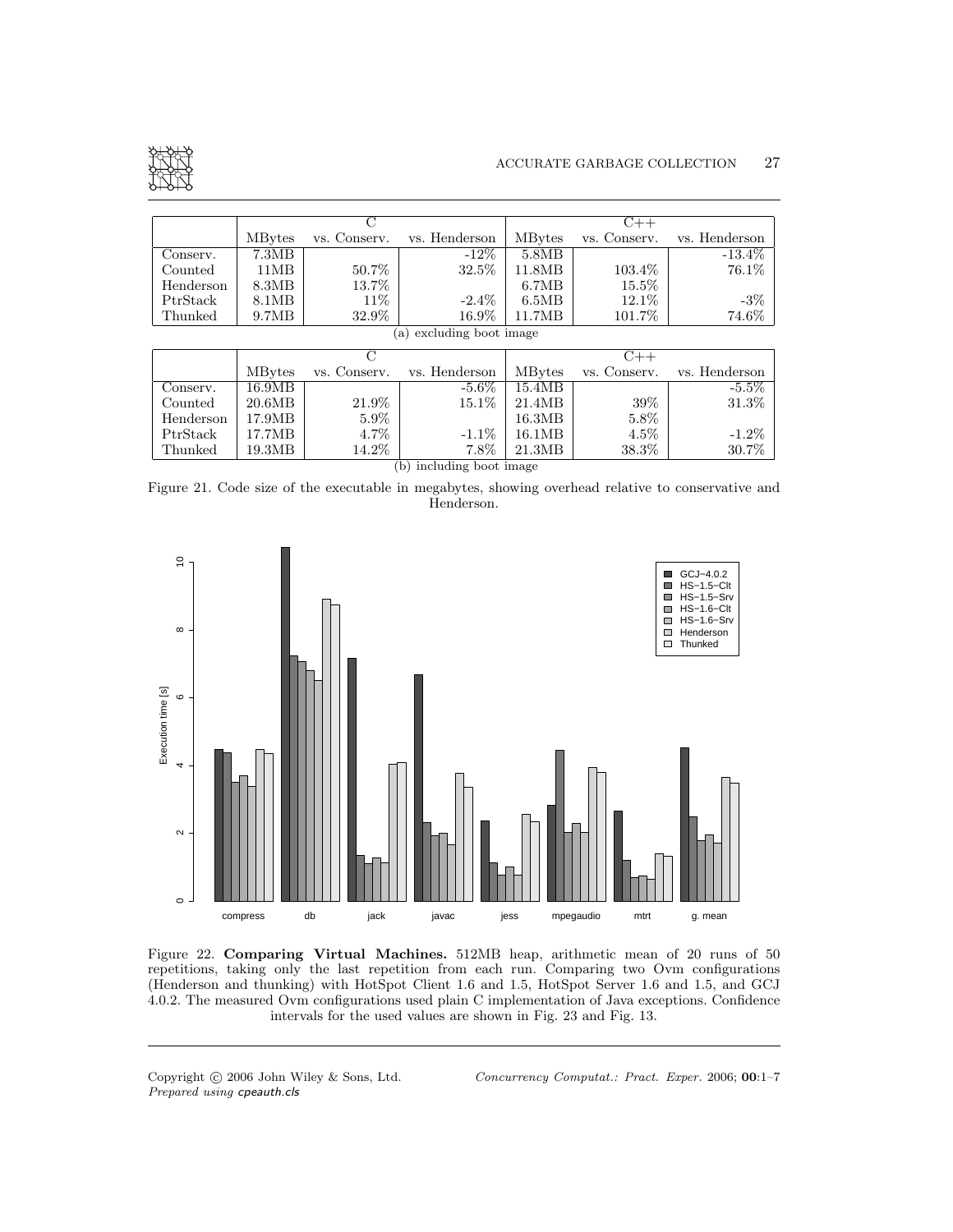

|               | compress      | db              | iack          | 1avac           | <sub>1</sub> ess | mpegaudio     | mtrt            |
|---------------|---------------|-----------------|---------------|-----------------|------------------|---------------|-----------------|
| $GCI-4.0.2$   | $4.47 + 0.02$ | $10.44 + 0.02$  | $7.17 + 0.01$ | $6.69 + 0.04$   | $2.36 \pm 0$     | $2.82+0$      | $2.66 + 0$      |
| $HS-1.5-Clt$  | $4.38 + 0.01$ | $7.24 + 0.01$   | $1.36 + 0$    | $2.32+0$        | $1.14 + 0$       | $4.45 + 0$    | $1.2 + 0$       |
| $HS-1.5-Srv$  | $3.5 + 0.03$  | $7.09 + 0.06$   | $1.11 + 0.01$ | $1.94 + 0.01$   | $0.77 + 0.01$    | $2.04 + 0.02$ | $0.69 + 0.01$   |
| $HS-1.6$ -Clt | $3.71 + 0$    | 6.82 $\pm 0$    | $1.27 + 0$    | $2.01+0$        | $1.01 + 0$       | $2.29 + 0.01$ | $0.76 + 0$      |
| $HS-1.6-Srv$  | $3.4 + 0.02$  | 6.52 $\pm 0.03$ | $1.13 + 0.01$ | $1.68 \pm 0.01$ | $0.78 + 0$       | $2.03 \pm 0$  | $0.66 \pm 0.01$ |

Figure 23. Mean execution times of SPECjvm98 benchmarks with 95% confidence intervals. Both the means and the intervals' half widths are in seconds. The data shown in this figure are used in Fig. 22.

# 7.4. Understanding the Overheads

This section describes sources of mutator overhead in our implementation of thunked lazy stack walking, and ways in which this overhead can be reduced. While on average mutator overhead is fairly low, it remains high in two SPECjvm98 benchmarks: javac and jack. We have attempted to track down this overhead using profiling tools and careful inspection of GCC version 4's output. We also explore ways in which this overhead can be minimized in the future. While none of the improvements discussed below are conceptually difficult, they do involve a small matter of programming.

We started by using gprof [19] to obtain profiling information for twenty iterations of the javac benchmark in both the conservative and  $C++$  thunked configurations. We then examined the flat profile results, and found that in both cases roughly 20 methods accounted for half the CPU time, and that only two of these methods suffered a significant slowdown with thunked lazy stack walking. (A method called ScannerInputStream.read slowed down by 19%, while anther called *Scanner.xscan* slowed down by 40%.) We found three sources of overhead in these methods.

 $C++$  Exception Dispatch Code. Up to two call-preserving registers may be used by  $C++$ exception dispatch code generated by GCC. This appears to be the dominant cost in ScannerInputStream.read, where the presence of thunked stack walking code spills a loop induction variable from %edi. The generated code is significantly more complicated where two or more exception handlers are nested.

Extra Assignments of Return Values. We replace method calls with wrapper macros that add our lazy stack walking code. Those macros may lead to extra assignments of return values. When a method produces a value, the safe point code serves as the right-hand side of an assignment expression. The return value is saved in a macro-generated variable and returned to the macro's caller using GCC's statement-in-expression syntax. These extra assignments invariably remain after GCC's optimization, but are usually simple register-to-register moves. However, in Scanner.xscan, these extra variables and assignments do result in additional variables being spilled to the stack, leading to a marked slowdown (about 40%). It should be possible to eliminate this overhead by treating an assignment expression whose right-handside is a method call as a safe point, thus moving the real assignment inside the safe point try block.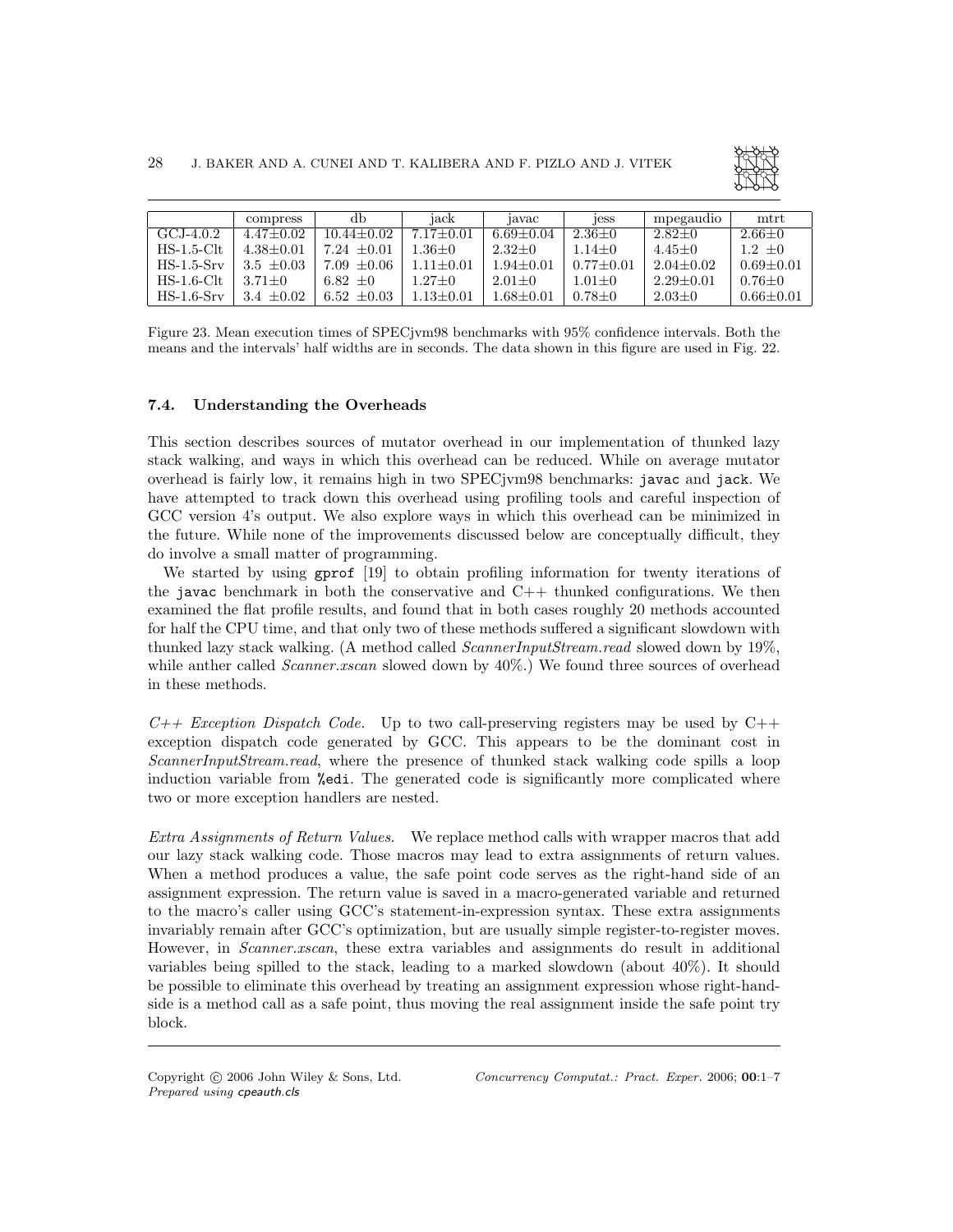

Code Motion Across Exception Handlers. Code motion across exception handlers is sometimes less profitable than it would be in the absence of exception handlers. GCC occasionally performs extra work to ensure that variables that are not used by safe point code are available inside the safe point catch clause.

# 8. Validation: Real-time Garbage Collection

One of our goals in starting this project was to support real-time garbage collection (RTGC) in the real-time configuration of Ovm. While it is reasonable to think that lazy pointer stacks are able to deliver both the level performance and predictability needed in a real-time GC, it is difficult to have confidence in such a claim without an actual implementation. We therefore implemented a real-time garbage collector within Ovm using the lazy pointer stack technique [26]. The success in this endeavor increased our confidence in the general applicability of the techniques introduced here.

# 8.1. Basic Principles of RTGC

For garbage collection to be used in hard real-time applications, we need to ensure reasonable worst-case bounds on: (a) garbage collection pause times, (b) throughput, and (c) memory usage. Because events that arrive while the collector is operating cannot be handled until the collector yields, collector pause times must be bounded. Further, the mutator must not be interrupted too frequently. The effect on throughput must not be too severe, so that the application can handle events in a timely fashion. Finally, we must guarantee that memory allocation requests succeed. This requires finding a rate at which to run the collector to make it keep up with allocation. It also requires establishing a worst-case bound on memory usage. While it is possible to establish a worst-case bound on memory, we cannot guarantee that every allocation request will succeed when using conservative stack scanning. A conservative collector may in the worst case free no objects, causing subsequent allocation requests to fail. Worse, it is virtually impossible to predict when this worst case will occur.

Work on real-time collection can be traced back to Baker's incremental copying collector [6]. The central idea behind Baker's work is decreasing the intrusiveness of a collector by piggybacking work onto mutator operations. To ensure consistency, a read barrier is inserted to perform copying, and allocation code is modified to perform a bounded amount of collection work. Because hard real-time tasks must be able to respond to events in a timely manner, what we seek here is to bound the worst-case execution. The worst-case execution in a program using Baker's collector involves a copy operation upon every read, and the largest unit of collection work on every allocation. Hence, even though individual pause times in Baker's collector can be made quite small, the impracticality of the worst case execution makes Baker's collector unsuitable for hard real-time applications. Put another way, the collector fails to bound the effect on throughput. The Baker collector can be said to be work-based, in the sense that work done by the mutator leads to work being done by the collector. Modern work-based collectors such as [28] have much tighter bounds on collector work and occupy an important niche in the real-time space – however, for these approaches to provide hard guarantees, all quanta

Prepared using cpeauth.cls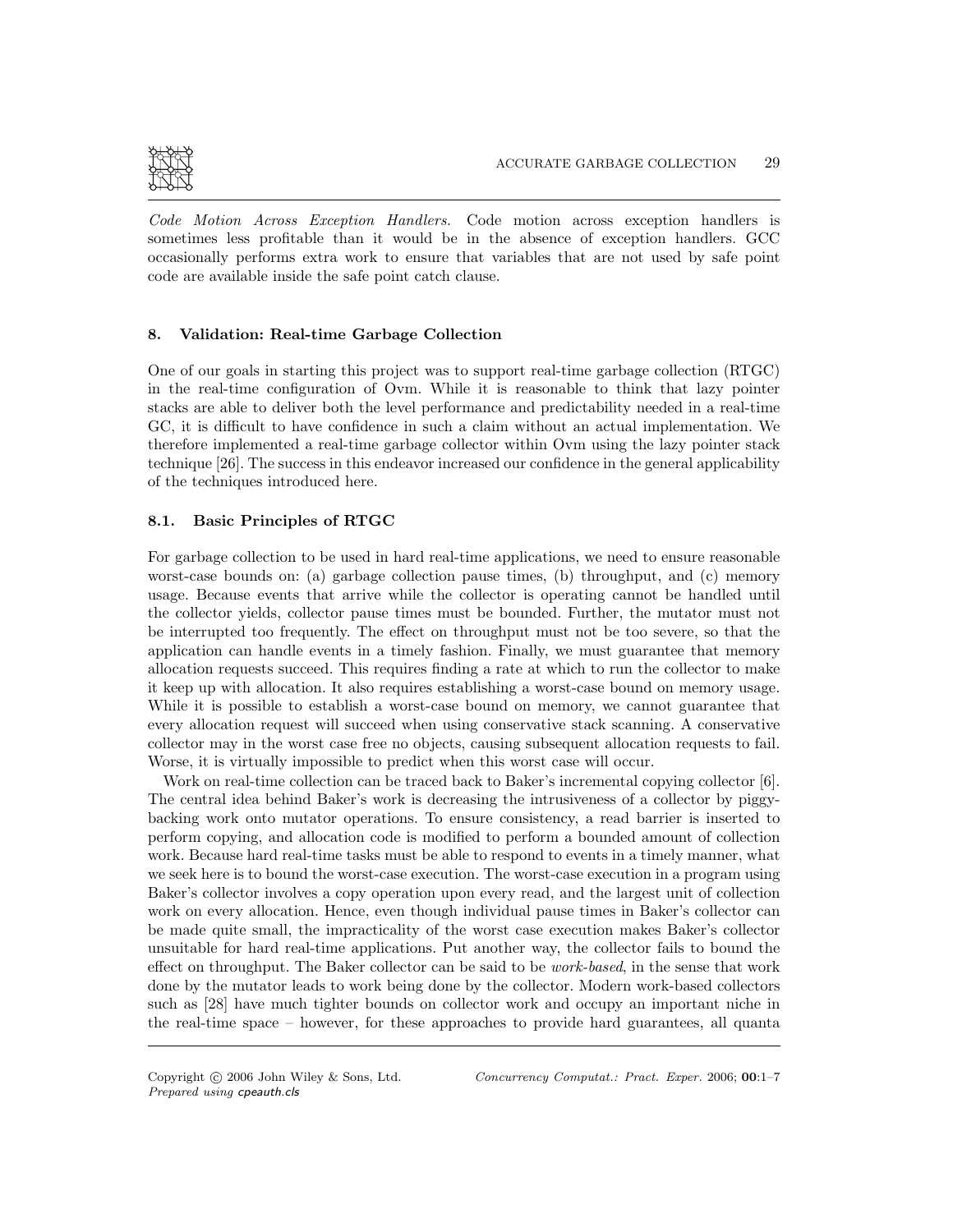



Figure 24. RTGC in Ovm. Two threads devoted to the collector run at system priorities. No changes to the scheduling infrastructure of Ovm were needed.

of collector work must be strictly bounded. Strict bounds on the quanta of collector work requires algorithms that are more concurrent and more incremental, which typically leads to higher overheads. For example, [28] requires that all objects are 32 bytes (larger objects are transformed in the compiler into tries or linked lists) and that all pointer moves on the stack are recorded by the collector. Bacon, Cheng, and Rajan [4] and Henriksson [22] investigate a different approach to real-time collection. In their work, the collector interleaves the mutator at regular intervals. Collector quanta are long enough for entire thread stacks to be scanned, and entire objects to be copied – leading to excellent collector performance. Only modest read or write barriers are used to maintain consistency, and an effort is made to implement constant-time allocation. As such, the worst-case bounds on execution time in the mutator become more realistic, allowing the collector to be used in hard real-time systems. This is the approach that we take in our own RTGC.

# 8.2. The Ovm RTGC

The Ovm real-time collector is a mark-sweep snapshot-at-the-beginning non-copying incremental garbage collector. The collector, just as the rest of the VM, is written in Java. We can thus utilize features of the Real-time Specification for Java in the implementation. The collector thread is a real-time Java thread with a priority high enough that unless it yields, it will not be interrupted by application threads. The timer that causes the context switches between the collector and application threads is simply a periodic task with higher priority than the collector. A second timer tick causes the collector to pause and allow the mutator to continue executing. Fig. 24 illustrates the use of Ovm's threading facilities.

When memory usage increases beyond a user-specified threshold, the collector thread is scheduled. Because of its priority, it immediately preempts any application threads. The collector then proceeds as follows:

- 1. Accurately scan the stack.
- 2. Scan the Ovm boot image which contains (immortal) objects internal to the VM.
- 3. Walk the heap starting with the roots found in the previous two steps.
- 4. Objects not marked in the previous three steps are reclaimed.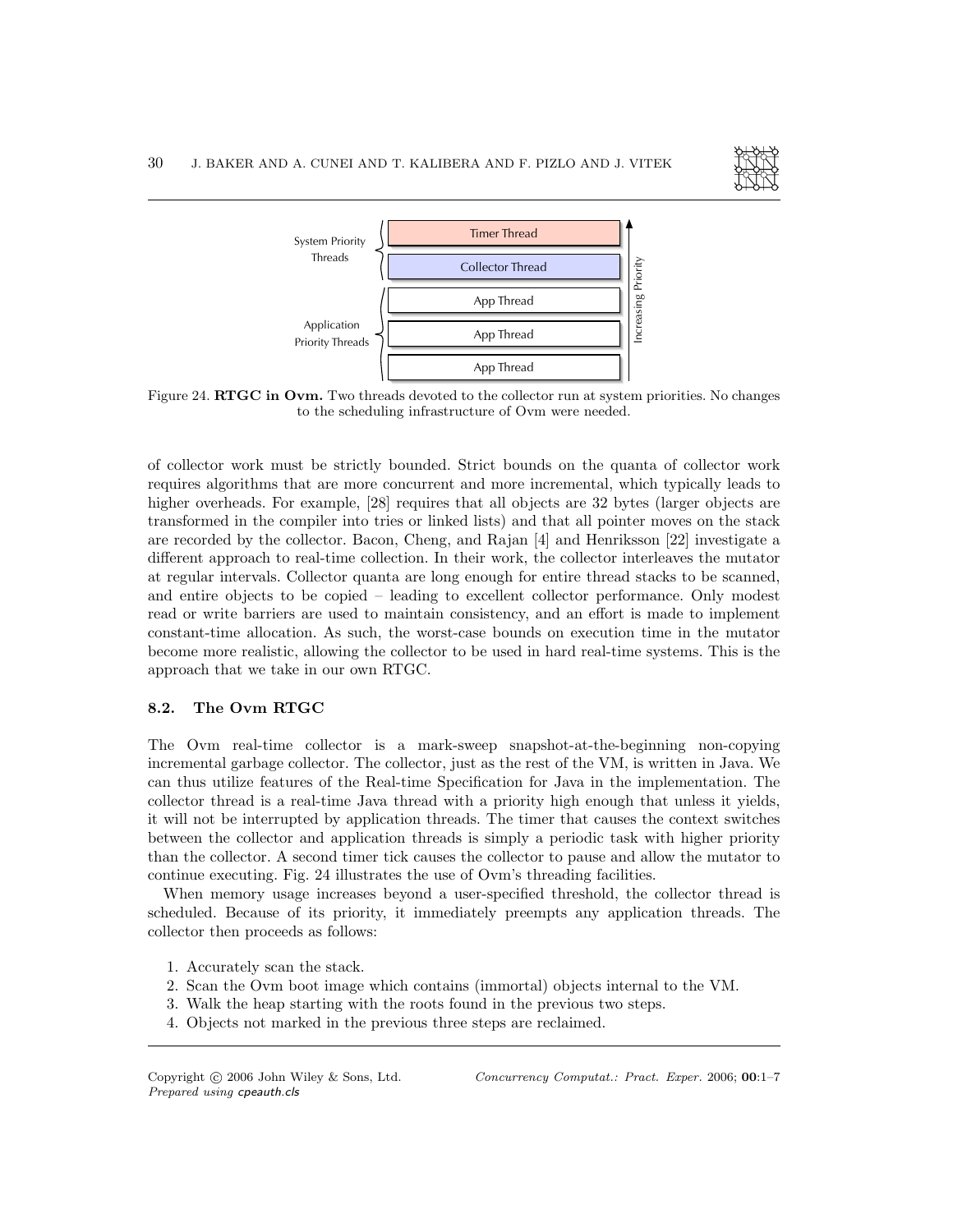Following stack scanning, the collector periodically polls to see if it should yield to the mutator threads. The time between polls is small. During the marking phase, we poll after touching each pointer. Thus, the scanning of a large array can be interrupted at any time. In the sweep phase we poll in between pages. The amount of work to sweep a page is linear in the page size (in our test we used 2048 byte pages).

When the collector yields to the mutator, the mutator is free to change the structure of the heap. Changes are tracked using the Yuasa barrier [30], in which overwriting a pointer to an object results in that object being marked. Only object field and array stores are tracked in this way. Object field and array stores are sufficiently rare that instrumenting them does not typically lead to large overhead. Designing a real-time write barrier requires accounting for surprising subtleties. Traditional collectors make heavy use of barriers that are very fast most of the time, but occasionally quite slow. Much of the genius of such schemes lies in very simple and efficient tests that the barriers execute before doing anything else; the tests are designed to divert, with high probability, mutator code from executing the real barrier. But this approach has disastrous pathologies in which an unfortunate interleaving of collector and mutator execution may lead to the mutator executing a burst of slow paths. We avoid this by designing our barrier to exhibit worst-case behavior at all times – even when the collector is not running, the barrier performs a "mock" mark operation that is semantically a no-op, but exhibits similar timing behavior to a real mark operation. This simplifies the empirical evaluation of worst-case behavior, since there is no surprising "slow path" for writes that need to mark an object – indeed, our barrier takes the slow path every time. Nonetheless, our barrier is very light, leading to less than 7% slow-down in the average and not more than 11% for any individual benchmark [26].

It is the timer thread's task to inform the collector when to sleep, and to wake it. In Fig. 25 the beginning of a collection cycle for the mtrt benchmark is shown. Notice the first context switch to the collector. It is during this first quantum of collector activity that all thread stacks are scanned. Stack scanning took less than  $250\mu s$  for this benchmark. Subsequent collector quanta are for stages two through four. The maximum collector pause time in this benchmark was 1.022ms. Our target was to have the collector run for 1ms at a time. See Fig. 28 for a histogram of pause times. The Ovm RTGC is tuned to give at least 50% mutator utilization.



Figure 25. Beginning of a collection cycle in the mtrt benchmark. The X-axis shows time. The Y-axis is state: either the CPU is utilized by the collector or the mutator. Collector are regular and never exceed 1.022ms (see Fig. 28). The first collector pause is responsible for scanning all thread stacks. All of stack scanning – for all threads – took less than  $250\mu s$ .

Prepared using cpeauth.cls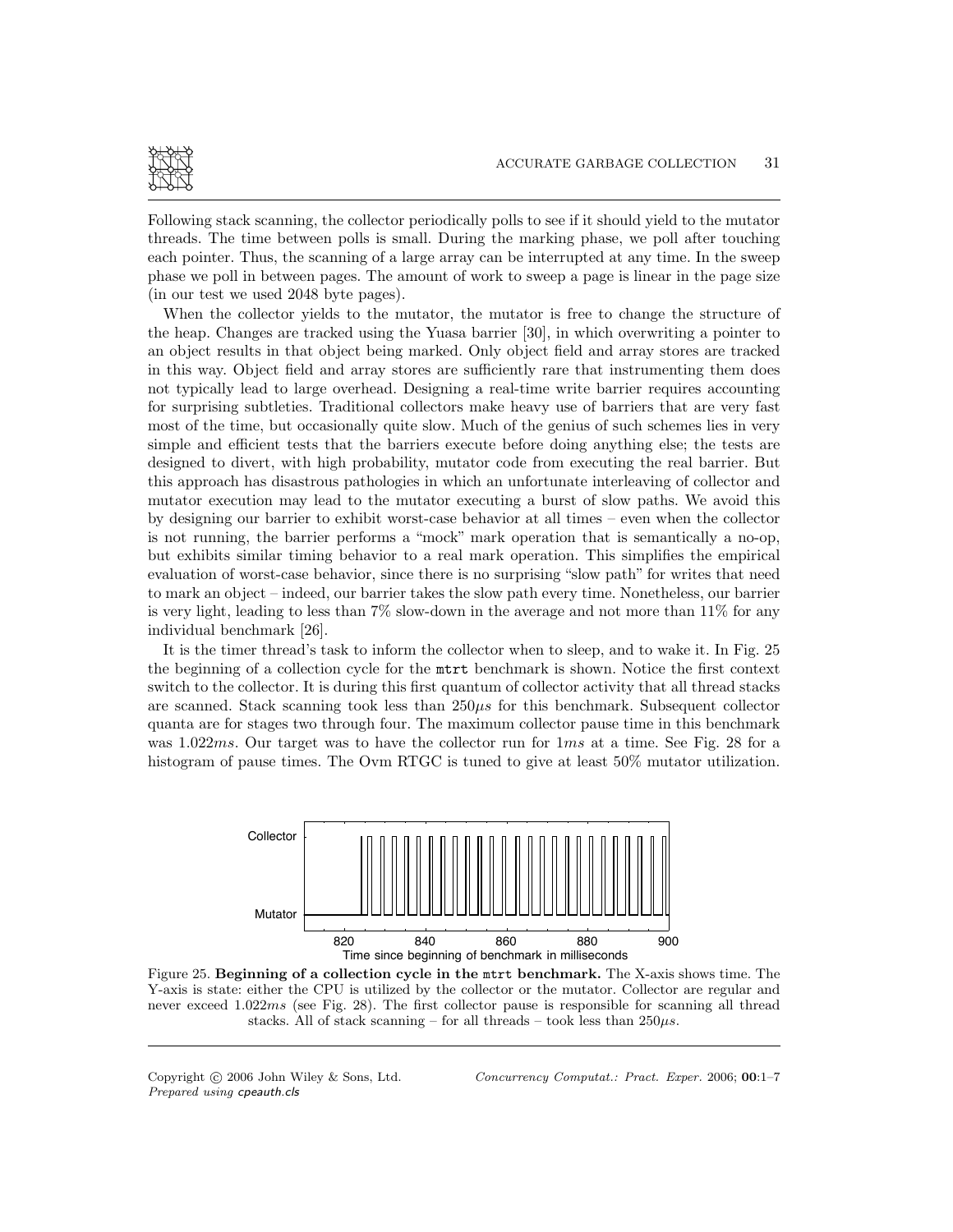



Figure 26. Mutator utilization for the javac benchmark.



Figure 27. Mutator utilization for the mtrt benchmark.



Figure 28. Collector pause times for the mtrt benchmark. The maximum pause time is  $1.022ms$ .

Copyright © 2006 John Wiley & Sons, Ltd. Concurrency Computat.: Pract. Exper. 2006; 00:1-7 Prepared using cpeauth.cls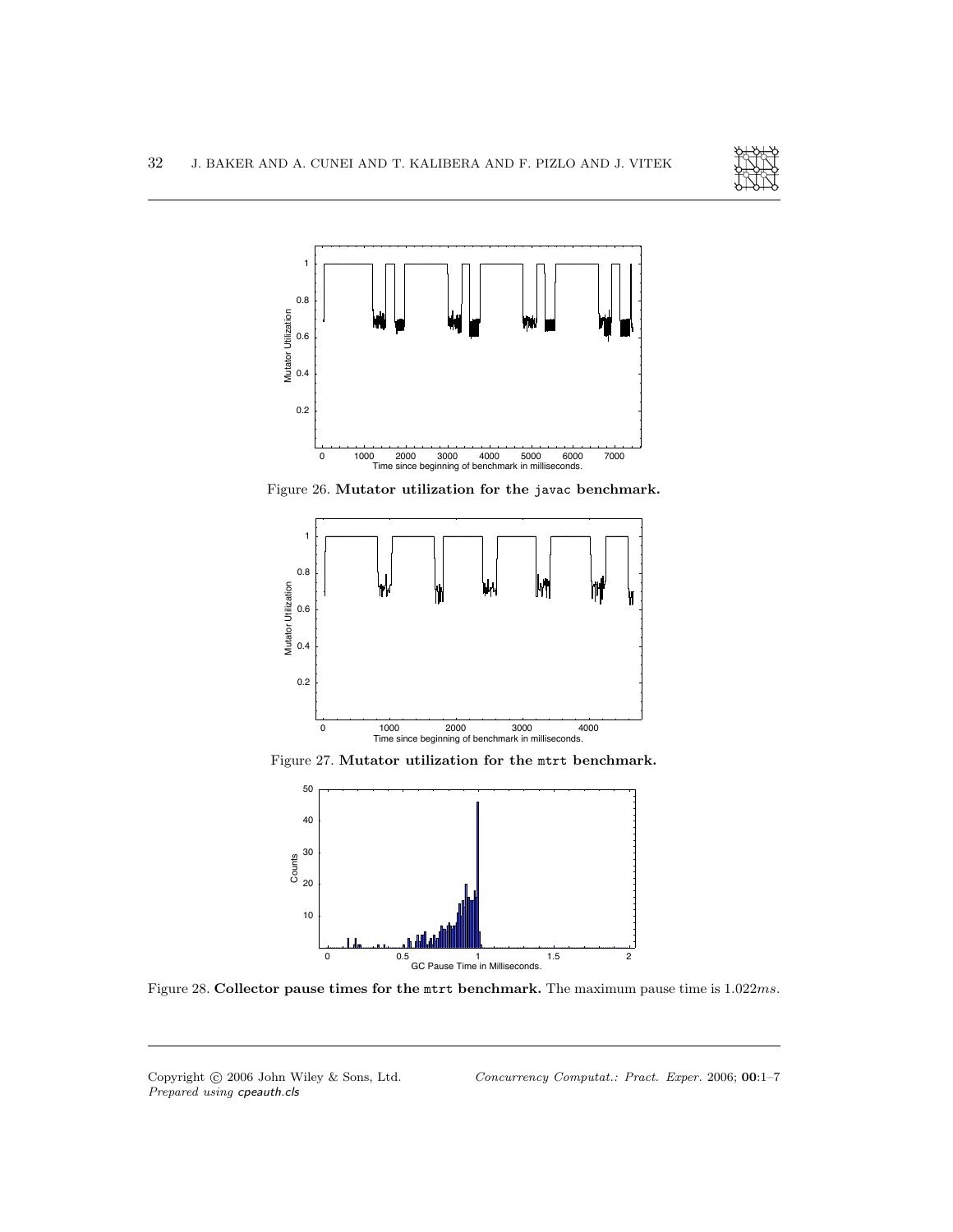We measure mutator utilization during 10ms windows in the javac and mtrt benchmarks. These benchmarks were chosen because they exhibited the most collector activity. See Fig. 26 and Fig. 27 for the mutator utilization traces in the javac and mtrt benchmarks.

Accurate stack scanning takes less than  $250\mu s$  for the mtrt benchmark, and the maximum collector pause time for this benchmark is  $1.022ms$ . It should be noted that a full-scale RTGC would use some form of incremental stack scanning – at the very least, scanning one thread's stack per increment instead of scanning all thread stacks in one, larger, atomic increment as we do here. The speed with which we scan  $m$ trt's thread stacks is particularly impressive given that mtrt runs multiple threads. Further details on our real-time collector are available in [26].

# 9. Related Work

Language implementations that use a C or  $C++$  compiler as a back-end have a choice between conservative collection and the accurate techniques presented here. Techniques for accurate stack scanning in uncooperative environments have been previously described in detail in [27, 21]. Popular techniques for conservative garbage collection include the Boehm-Weiser collector [13] and various incarnations of mostly-copying collectors [10, 29, 11].

JamaicaVM uses explicit pointer stacks [27], but they differ from our implementation. First, objects referenced from the stack cannot move (in Ovm they can). Second, JamaicaVM uses write barriers on the pointer stack to enable incremental stack scanning. Ovm uses stop-theworld stack scanning. JamaicaVM may choose to place pointers on the pointer stack at safe points rather than upon each write. However, our lazy pointer stacks go further, only saving pointers when a stack scanning is actually requested, and additionally allowing for objects referenced by pointers on the stack to be moved.

The motivation behind generating C or  $C++$  code is to create a competitive, portable language implementation with minimal effort. Jones, Ramsey, and Reig [24, 14] point out that what is really needed is a portable assembly language. They propose C--, which has a structured C-like syntax and comes complete with a runtime system that supports accurate garbage collection. C-- is attractive, but its stage of development cannot compete with GCC, especially for implementations of languages that map nicely onto  $C_{++}$ , and where either conservative collection is acceptable, or the accurate stack walking techniques within this work are applicable. The Quick C-- compiler currently only supports IA32, while Ovm is available on IA32, PPC, and ARM. Using GCC allows us to generate fast code on each of these architectures.

For runtime systems that map functional languages to C, the problem of accurate garbage collection can be solved together with the problem of tail recursion using [7]. This technique is a heavier version of Henderson's, in that any local variable that may be interesting to the collector is part of a linked data structure whose nodes are stack-allocated.

It was possible to modify, with some effort, the GCC compiler to support accurate garbage collection. Diwan, Moss, and Hudson [17] describe changes to GCC version 2.0 to support accurate garbage collection in Modula-3. A further effort in this area is described in [15]. Our work has the advantage of not being strictly specific to GCC; the techniques described in this paper can be used with any compiler that has a reasonable binary interface for exceptions.

Prepared using cpeauth.cls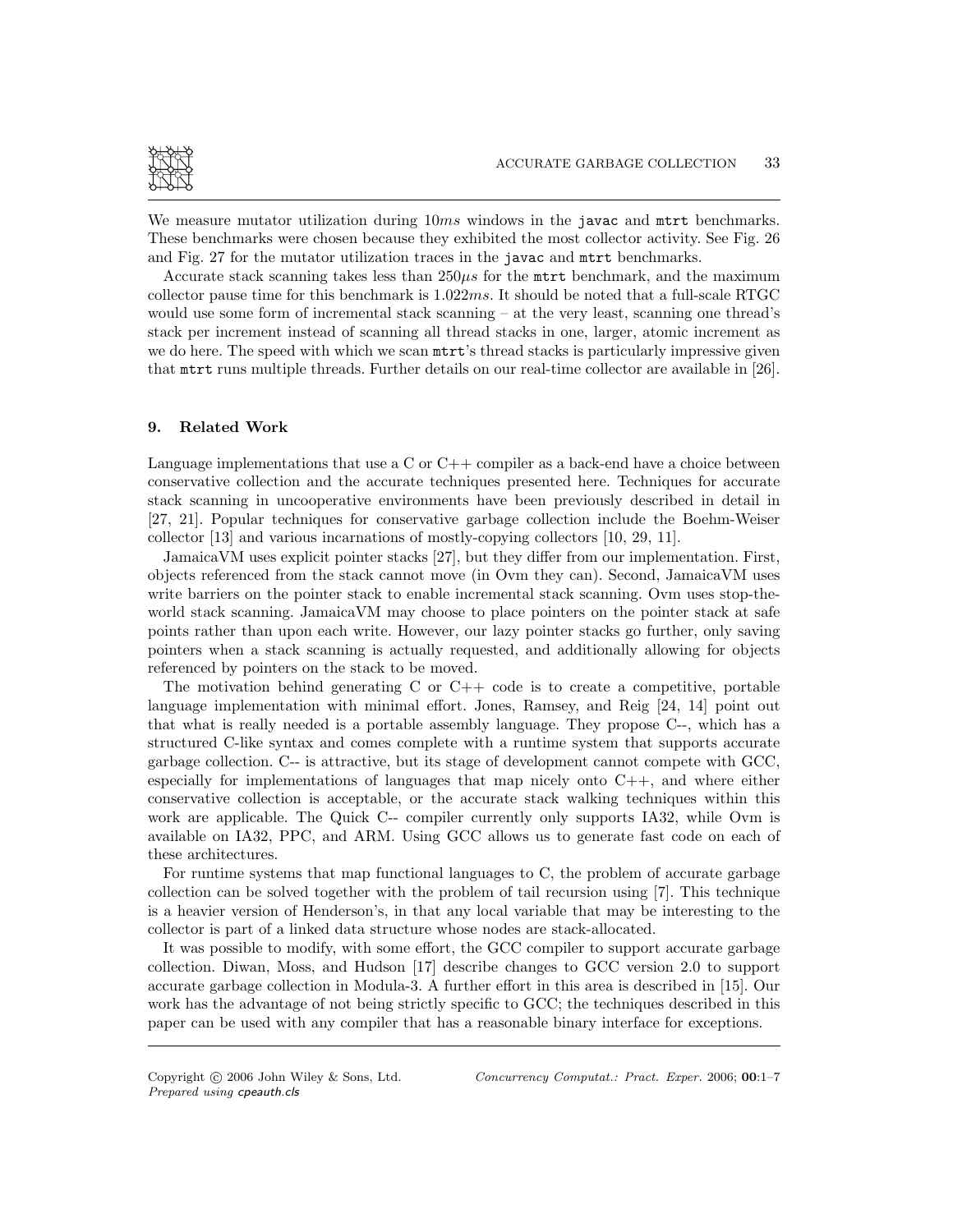

#### 10. Conclusions

We started this work with a seemingly simple problem: enable Ovm to use accurate garbage collectors. Our original implementation used Henderson's technique, but it was quickly abandoned for a conservative collector due to performance overheads that were at the time unacceptable. The performance of Henderson's approach at the time was much worse than what we present here – but that is mainly because of the work we've done in Sec. 5, which significantly sped up all aspects of the system, but most notably, brought the performance of all accurate configurations closer to the performance of the conservative one. As well, we believe that even after our optimizations, the overhead of Henderson in the geometric mean is still too much; the goal of Ovm has always been to get as close as possible to the performance of commercial systems, and we have worked hard to get every percentage point wherever we can find it. This paper represents the best that we could do, after over a year of work, in designing an accurate stack scanning approach that fit our portability goals. Likely, the almost 10% overhead we see even with thunking – our best approach – in our C-based configuration is still too large for many, but we believe that it is good enough for our real-time configurations. It is noteworthy that we are still using the conservative collector for everything else.

But if we are to build a real-time collector, what accurate configuration should be used? Thunking gives the best mutator performance but increases pause times slightly; the other techniques degrade mutator performance but decrease pause times slightly. But – all of these techniques can be made incremental, thus eliminating the problem of pause time. For real-time systems what remains is the question of throughput when the collector is not execution an increment, and there, a 4% improvement can be a big deal. To make stack scanning incremental, we could easily employ sliding views [3] to scan each thread's stack separately; but we could go further and implement stacklets. We do not believe that it would be difficult to add stacklets to any of our approaches.

An even deeper question remains: should a VM be designed to use translation, as we have done, or should it have its own backend? We believe that our approach would be infeasible for a VM that performed dynamic loading – the loading would require an invocation of GCC, which is slow. But we are interested in ahead-of-time compilation only, and for this, we believe that the portability benefits of our approach are overwhelming. A single developer, who was not initially familiar with Ovm's J2c compiler internals, was able to port Ovm to two new hardware platforms in a handful of months. It is difficult to imagine that a VM such as HotSpot or Jikes RVM could be ported to a new platform like ARM or SPARC by one person, who starts with limited knowledge of the compilers, in just a few months. As well – systems that implement their own backend require heavy engineering work to ensure that the backend implements all of the optimizations that are essential for delivering the performance that programmers expect. We were able to skip this effort almost entirely; our optimizer just has inlining, copy propagation, and some smaller optimizations – in particular, we never implemented register allocation, loop unrolling, or common subexpression elimination – all of which are tricky to get right and essential for performance. Thus, we are quite sure that were we to repeat the exercise of building Ovm, a C compiler would probably still be our backend of choice.

We have extended the state of the art for accurate garbage collection in uncooperative environments. The lazy pointer stacks technique shows significantly improved performance

Prepared using cpeauth.cls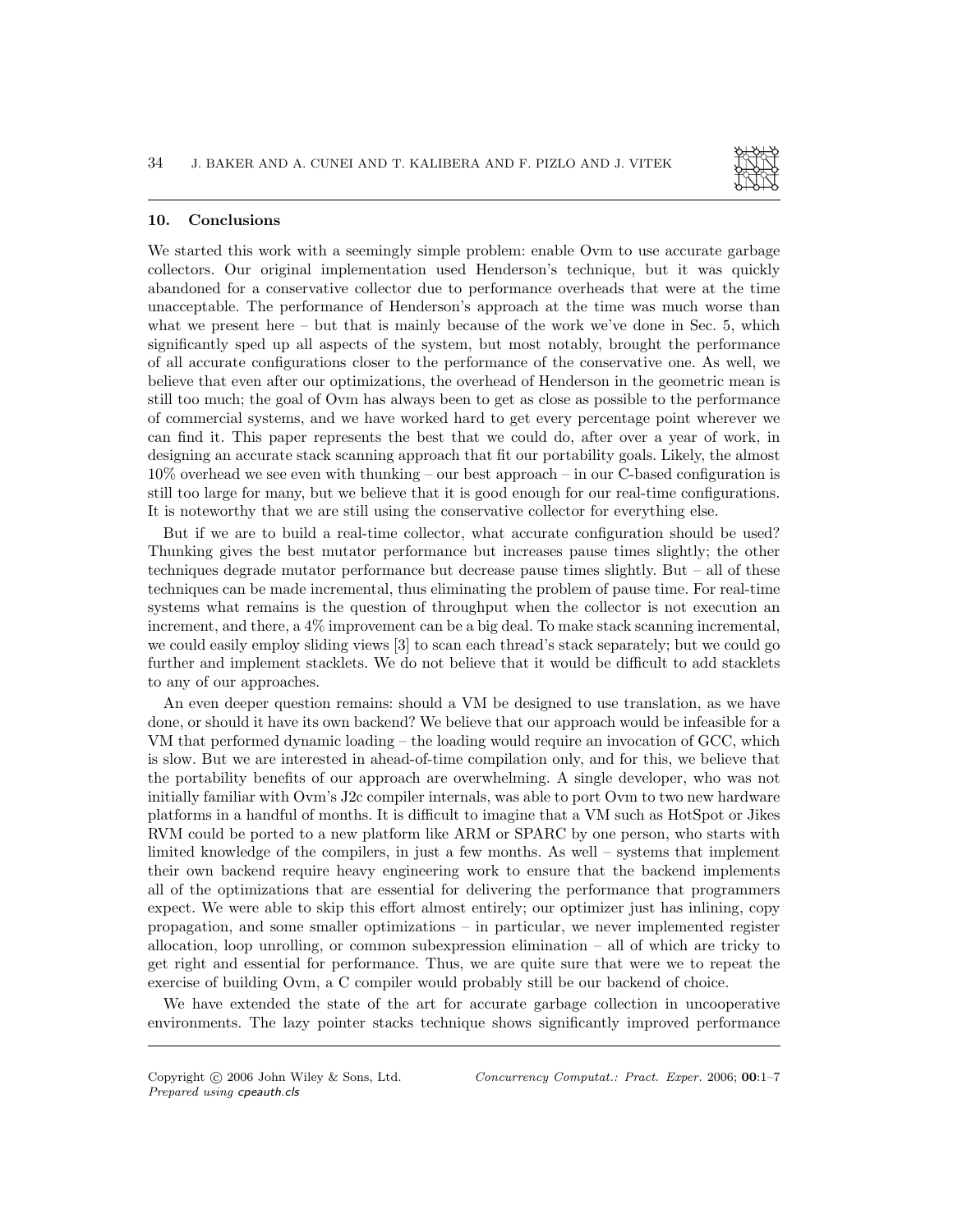

over previous techniques. Further, we show the need for optimizations such as inlining to be implemented in the high-level compiler for accurate garbage collection to pay off. To our knowledge, our experimental evaluation is the first to compare multiple approaches to accurate stack scanning within the same system. Of the previously known techniques, Henderson's approach fared the best in our tests; however, it showed more than twice the overhead of our new strategy. We claim therefore that our new approach improves the viability of accurate garbage collection in uncooperative environments and makes it easier for language implementors to use C++ and C as portable low-level representation.

#### **REFERENCES**

- 1. Jikes RVM. http://jikesrvm.org.
- 2. Bowen Alpern, Maria Butrico, Anthony Cocchi, Julian Dolby, Stephen J. Fink, David Grove, and Ton Ngo. Experiences porting the Jikes RVM to Linux/IA32. In Samuel P. Midkiff, editor, Java Virtual Machine Research and Technology Symposium, pages 51–64. USENIX, 2002.
- 3. Hezi Azatchi, Yossi Levanoni, Harel Paz, and Erez Petrank. An on-the-fly mark and sweep garbage collector based on sliding views. In Ron Crocker and Guy L. Steele Jr., editors, OOPSLA, pages 269–281. ACM, 2003.
- 4. David F. Bacon, Perry Cheng, and V. T. Rajan. A real-time garbage collector with low overhead and consistent utilization. In Conference Record of the ACM Symposium on Principles of Programming Languages, pages 285–298, January 2003.
- 5. David F. Bacon and Peter F. Sweeney. Fast static analysis of C++ virtual function calls. In Proceedings of the ACM Conference on Object-Oriented Programming Systems, Languages, and Applications, pages 324–341, October 1996.
- 6. H. G. Baker. List processing in real time on a serial computer. Communications of the ACM, 21(4):280– 294, April 1978.
- 7. Henry G. Baker. CONS should not CONS its arguments, part II: Cheney on the M.T.A. comp.lang.scheme.c newsgroup, 1994.
- 8. Jason Baker, Antonio Cunei, Chapman Flack, Filip Pizlo, Marek Prochazka, Jan Vitek, Austin Armbuster, Edward Pla, and David Holmes. A real-time Java virtual machine for avionics. In Proceedings of the 12th IEEE Real-Time and Embedded Technology and Applications Symposium (RTAS), 2006.
- 9. Jason Baker, Antonio Cunei, Filip Pizlo, and Jan Vitek. Accurate garbage collection in uncooperative environments with lazy pointer stacks. In International Conference on Compiler Construction (CC), 2007.
- 10. Joel F. Bartlett. Compacting garbage collection with ambiguous roots. Research Report 88/2, Western Research Laboratory, Digital Equipment Corporation, February 1988.
- 11. Joel. F. Bartlett. Mostly-copying garbage collection picks up generations and C++. Technical Note TN-12, Western Research Laboratory, Digital Equipment Corporation, October 1989.
- 12. Hans-Juergen Boehm. Space efficient conservative garbage collection. In Proceedings of the ACM Conference on Programming Language Design and Implementation, pages 197–206, June 1991.
- 13. Hans-Juergen Boehm and Mark Weiser. Garbage collection in an uncooperative environment. Software— Practice and Experience, 18(9):807–820, September 1988.
- 14. C--. http://www.cminusminus.org.
- 15. Antonio Cunei. Use of Preemptive Program Services with Optimised Native Code. PhD thesis, University of Glasgow, December 2004.
- 16. Jeffrey Dean, David Grove, and Craig Chambers. Optimization of object-oriented programs using static class hierarchy analysis. In Proceedings of the European Conference on Object-Oriented Programming, pages 77–101. Springer-Verlag, 1995.
- 17. Amer Diwan, J. Eliot B. Moss, and Richard L. Hudson. Compiler support for garbage collection in a statically typed language. In Proceedings of the ACM Conference on Programming Language Design and Implementation, pages 273–282, July 1992.
- 18. C. Flack, T. Hosking, and J. Vitek. Idioms in Ovm. Technical Report CSD-TR-03-017, Purdue University Department of Computer Sciences, 2003.
- 19. Free Software Foundation. Gnu binutils. http://www.gnu.org/software/binutils/.

Prepared using cpeauth.cls